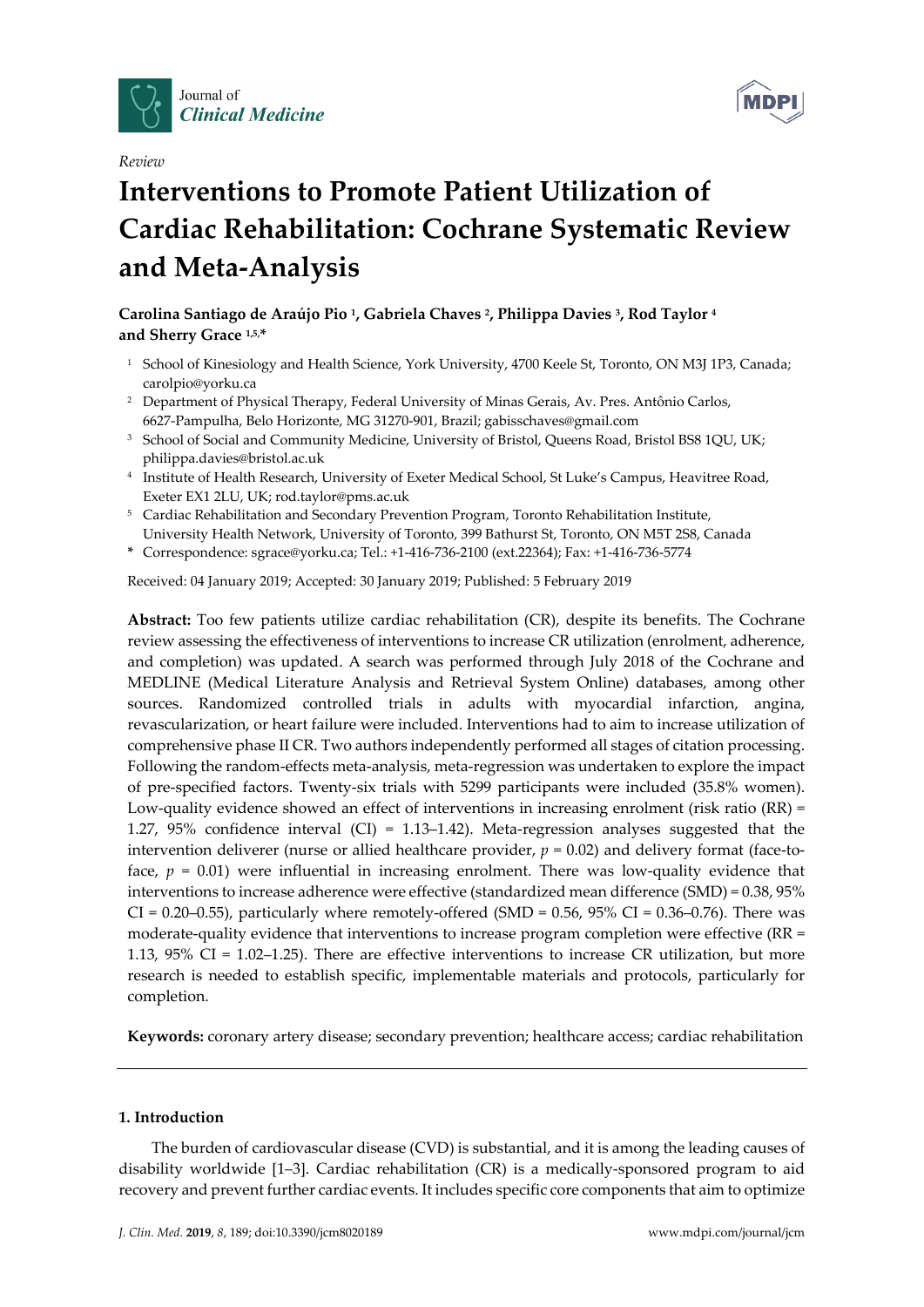cardiovascular risk reduction, foster healthy behaviors, increase the patient's understanding of their disease, and improve psychosocial well-being [4,5]. On average, patients attend a program 2 times a week over 5 months [6].

CR has been shown to improve quality of life, as well as decrease subsequent morbidity and cardiovascular mortality by approximately 20% [7]. As a result, CR is an integral recommendation in many clinical guidelines for secondary prevention in cardiac patients [8–13]. By promoting the utilization of CR, patients can achieve the benefits of participation. Indeed, the more patients participate, the better the outcomes that are achieved [14]. However, CR utilization remains suboptimal. It is estimated that only 30% of eligible patients participate [15–18]. Such underutilization can be attributed in part to low referral rates by healthcare providers [19]. However, even among individuals referred to CR, few enroll in the program and many of those who do drop out [20]. Factors impacting utilization of CR include distance, financial resources, work and other time constraints, gender, age, social support, illness perceptions, and depression [21].

The 2014 Cochrane systematic review evaluating interventions that promote utilization of CR identified effective interventions to increase CR enrolment [22]. However, this review did not identify sufficient evidence to provide recommendations on interventions to increase adherence; program completion was not considered. Meta-analyses were not undertaken, nor was the quality of evidence rated in accordance with the Grading of Recommendations, Assessment, Development and Evaluation (GRADE) [23]. In recent years, several new trials have been published. The purpose of this study was to undertake an updated systematic review and meta-analysis, applying current Cochrane methodological standards, of interventions to increase patient enrolment, adherence, and completion of CR, as well as to consider equity, costs, and harms.

## **2. Methods**

#### *2.1. Search Methods for Identification of Studies*

The search strategies were designed in accordance with Cochrane Heart Group methods and guidance. A generic search strategy was initially designed, as this review forms part of a broader set of Cochrane CR reviews [7,24,25].

The following databases were searched from 2013: (1) Cochrane Central Register of Controlled Trials, July 2018 (Cochrane Library, Wiley, Hoboken, NJ, USA); (2) Database of Abstracts of Reviews of Effects April 2015 (Cochrane Library, Wiley); (3) Health Technology Assessment Database, October 2016 (Cochrane Library, Wiley); (4) MEDLINE through to July 2018 (Ovid, New York, NY, USA); (5) MEDLINE In-Process & Other Non-Indexed Citations through to July 10, 2018 (Ovid) and MEDLINE® Epub Ahead of Print to July 10, 2018 (Ovid); (6) Embase, Embase Classic, and Medline (Elsevier, Amsterdam, Netherlands); (7) Cumulative Index to Nursing and Allied Health Literature (EBSCOhost); and (8) Conference Proceedings Citation Index-Science (CPCI-S) (Web of Science, Clarivate Analytics, Philadelphia, PA, USA).

Reference lists from systematic reviews and meta-analysis (e.g., Matata et al., 2017 [26]) were hand-searched for potentially-relevant articles. Main authors of studies and experts in this field were asked for any missed, unreported, or ongoing trials. Other resources, including trial registers (Clinicaltrials.gov and the World Health Organization International Clinical Trials Registry), were searched to identify recent or ongoing trials.

#### *2.2. Inclusion and Exclusion Criteria*

Randomized or quasi-randomized controlled trials (RCTs), either at individual or cluster levels, with either parallel groups or cross-over designs were included. Adults (ages 18 years or over) with myocardial infarction (MI), angina, following coronary artery bypass graft (CABG) surgery, percutaneous coronary intervention (PCI), or with heart failure (HF) who were eligible for CR were included. For studies of enrolment, the study population comprised patients who were eligible for CR. For studies of interventions for increasing adherence or completion, participants were those who had already enrolled to take part in a CR program at the start of the study.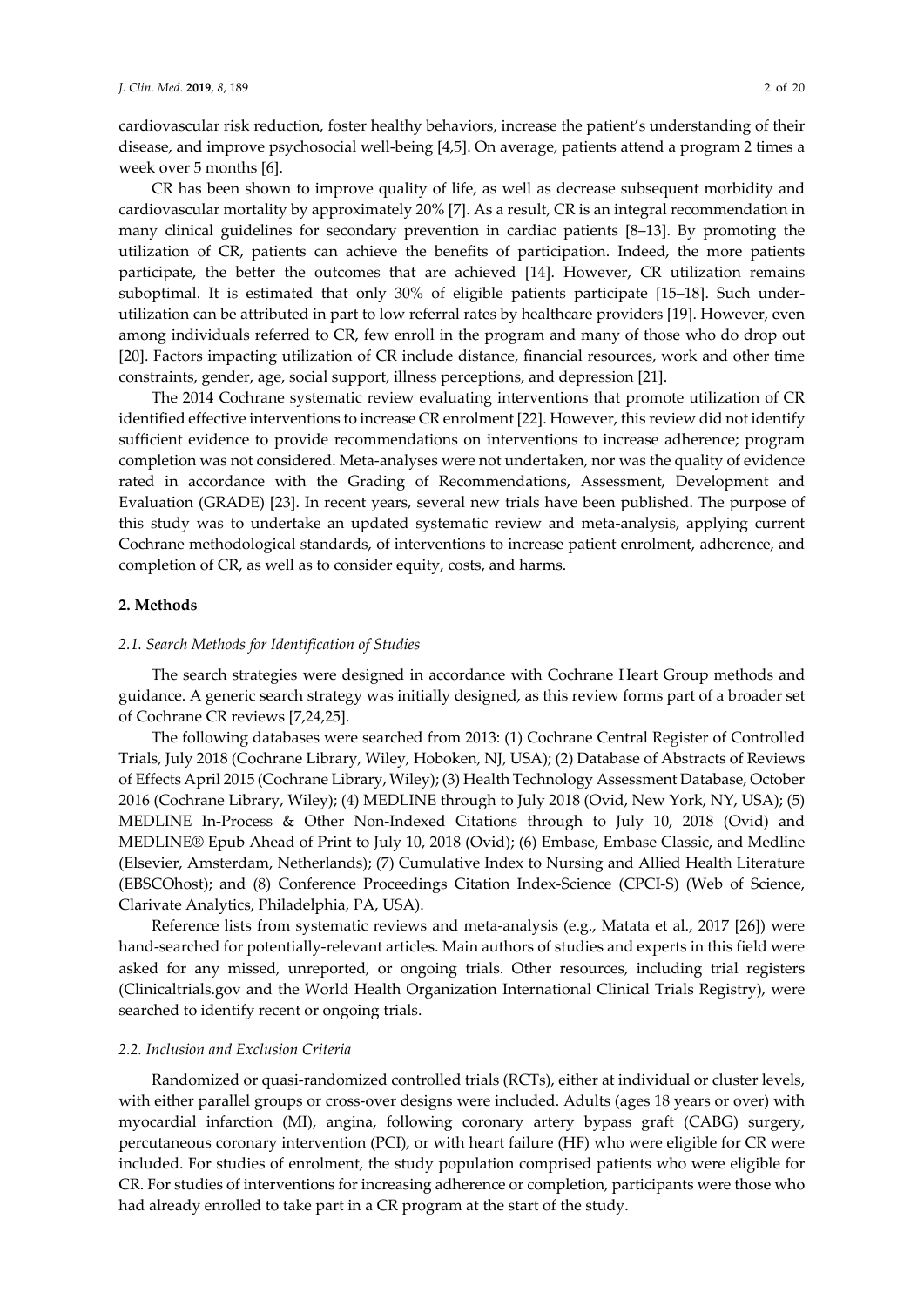Any interventions with the specific aim of increasing patient utilization of CR were considered. CR programs were defined as those that were comprehensive, phase II (i.e., post-acute care) programs, that offered: (1) Initial patient assessment, (2) prescribed, structured exercise, and (3) at least one other strategy to control CVD risk factors. Interventions could be targeted to individuals, groups, partners, caregivers or other family members, or healthcare professionals.

Primary outcome measures for this review included: (1) Enrolment in a CR program, defined as patient attendance at a first visit (dichotomous, Y/N), (2) adherence to CR, defined as percentage of total prescribed sessions completed, or (3) completion, where patients attended at least some of the CR intervention components and had a formal re-assessment by the CR team at the conclusion of the program (dichotomous, Y/N).[27] Trials of adherence or completion had to offer a comparable CR program in the usual care arm. Secondary outcomes included: (1) Harm or adverse events related to the intervention (not CR); (2) costs (i.e., to implement the intervention, or of healthcare avoidance as a result of the intervention), and; (3) equity (i.e., intervention aims to increase utilization in underrepresented groups).

## *2.3. Selection of Studies for Inclusion*

References identified were imported into Covidence. Two authors (C.P. and G.C.) independently screened titles and abstracts. The full-text reports of potentially-eligible trials were obtained and again these two authors independently assessed them for eligibility. Any disagreements were resolved by discussion or, where agreement could not be reached, by consultation with a third author (S.G.).

#### *2.4. Data Extraction and Management*

An updated data extraction form based on the one developed for the previous review, the Cochrane Heart group template for RCTs, and the amendments to the protocol for this updated review was developed. Two authors (C.P. and G.C.) independently extracted relevant data characterizing study design, participants, intervention features, risk of bias, and results. One author each transferred extracted data into Review Manager (G.C.) and a statistical software program (C.P.), and second author (C.P. and S.G., respectively) spot-checked the data for accuracy.

## *2.5. Assessment of Potential Bias*

At least two authors (C.P. and G.C.) independently assessed the risk of bias in newly-included trials for this update using the Cochrane Collaboration's recommended tool [28]. Because of the nature of the interventions studied, it was not considered possible to assess the blinding of personnel and participants to treatment assignment (nevertheless this could bias results). Thus, the blinding of outcome assessors was instead considered. Discrepancies were resolved between raters, and ratings were verified by a third author (P.D.).

We assessed for the presence of publication bias by looking for funnel plot asymmetry and testing this asymmetry using Egger's test [29]. Finally, one author (CP) used the GRADE Profiler software to assess the overall quality of evidence for each of the 3 outcomes in the review [30]. A second author (PD) checked the assessment.

## *2.6. Data Synthesis and Analysis*

Dichotomous outcomes for each comparison have been expressed as risk ratios (RR) with 95% confidence intervals (CI). The continuous outcome of adherence was expressed as standardized mean differences. To perform the meta-analysis, RevMan 5.3 [31] was used. Results were pooled by random-effects meta-analysis with the DerSimonian-Laird method. Heterogeneity amongst included studies was first explored qualitatively by comparing characteristics of included trials and then by visually inspecting forest plots. It was also assessed quantitatively by the Chi2 and I2 statistic. I2 values around 30–60% were considered indicative of a moderate level of statistical heterogeneity [28], warranting further investigation through random-effects meta-regression.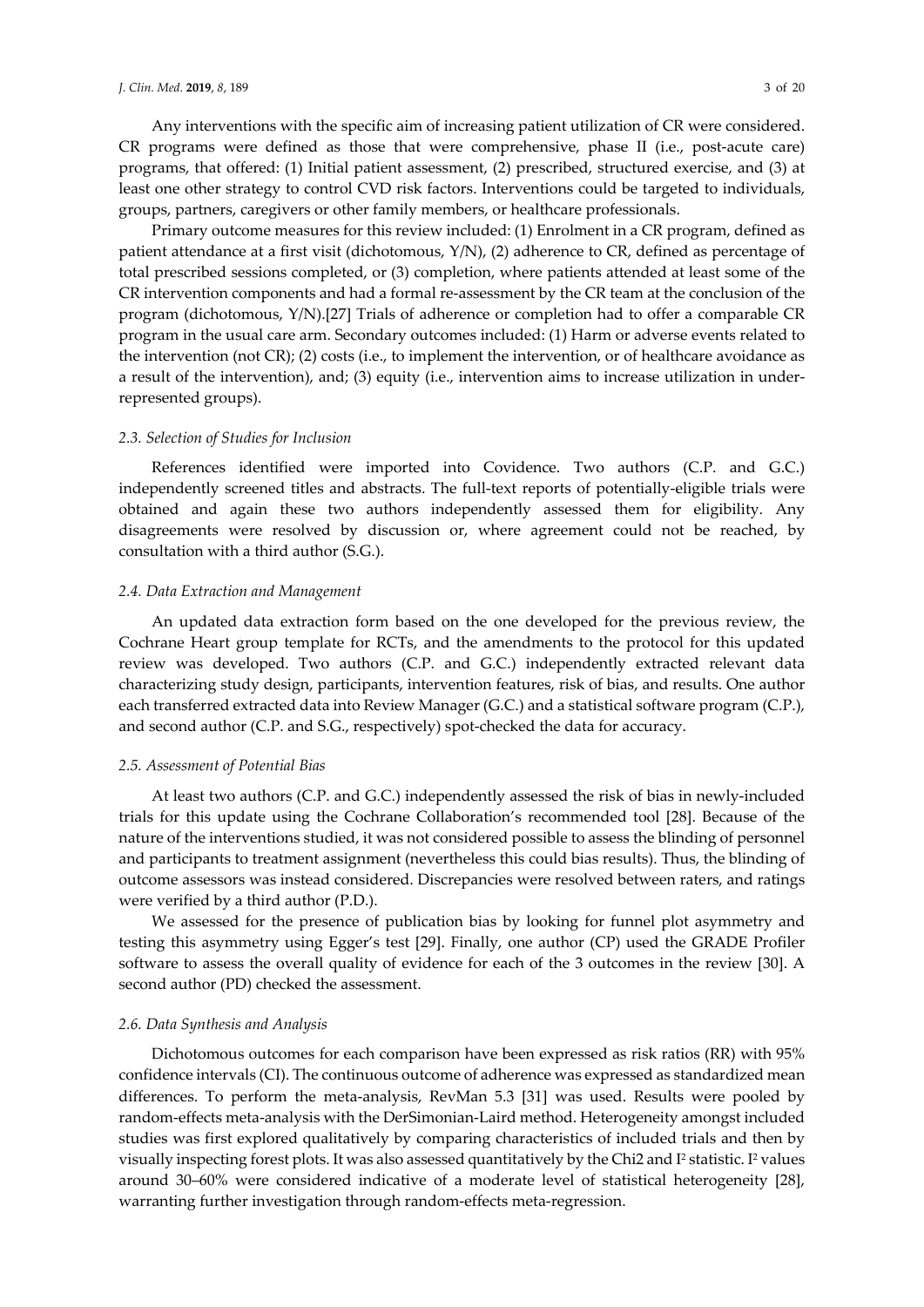The univariate meta-regression was undertaken in STATA version 15.1 [32] to explore heterogeneity and examine potential intervention effect modifiers, as pre-specified below. Metaregression was only performed where at least 10 comparisons were included for an outcome [33]. Given the small number of included trials, it was not considered possible to examine more than one subgroup simultaneously. Given the number of tests performed and hence the potential for error, a more conservative *p*-value of <0.01 was applied (with values < 0.05 considered trends).

The following subgroup analyses were conducted where possible (i.e., sufficient number of trials in each category) to explore significant heterogeneity: (1) Intervention intensity (# of contacts; e.g., mail, visit, calls); (2) intervention deliverer (nurse or allied health care provider vs. other or none); (3) delivery format (any face-to-face vs. no face-to-face); (4) theory-based intervention (yes vs. no); (5) peer navigation (yes vs. no); (6) intervention target (patient vs other); (7) outcome ascertainment (self vs. chart report); (8) multi-center study (multi-site vs. single center); (9) cardiac indication (HF included vs. not included); (10) region (North America vs. other); (11) setting of CR (supervised vs any unsupervised); (12) CR program duration (>3 months vs. <3 months); (13) intervention timing (delivered pre-CR vs. during CR). The last 2 were only considered relevant to the outcomes of adherence and completion.

## **3. Results**

The study selection process is illustrated in the flow diagram in Figure 1. The previous version of this Cochrane review [22] included 18 trials, of which 11 were considered eligible for the current review [34–44]. Reasons for exclusion of the 7 trials are shown in Table S1. One previously-excluded study was included in the current review [45]. The updated electronic search yielded 6430 unique citations (Figure 1). Details regarding excluded and ongoing trials, as well as those awaiting classification, are reported elsewhere [46]. Ultimately, 14 new trials met the inclusion criteria [47–61]. Thus, 26 trials (5299 participants) have been included in this update; the details of each trial are shown elsewhere [46].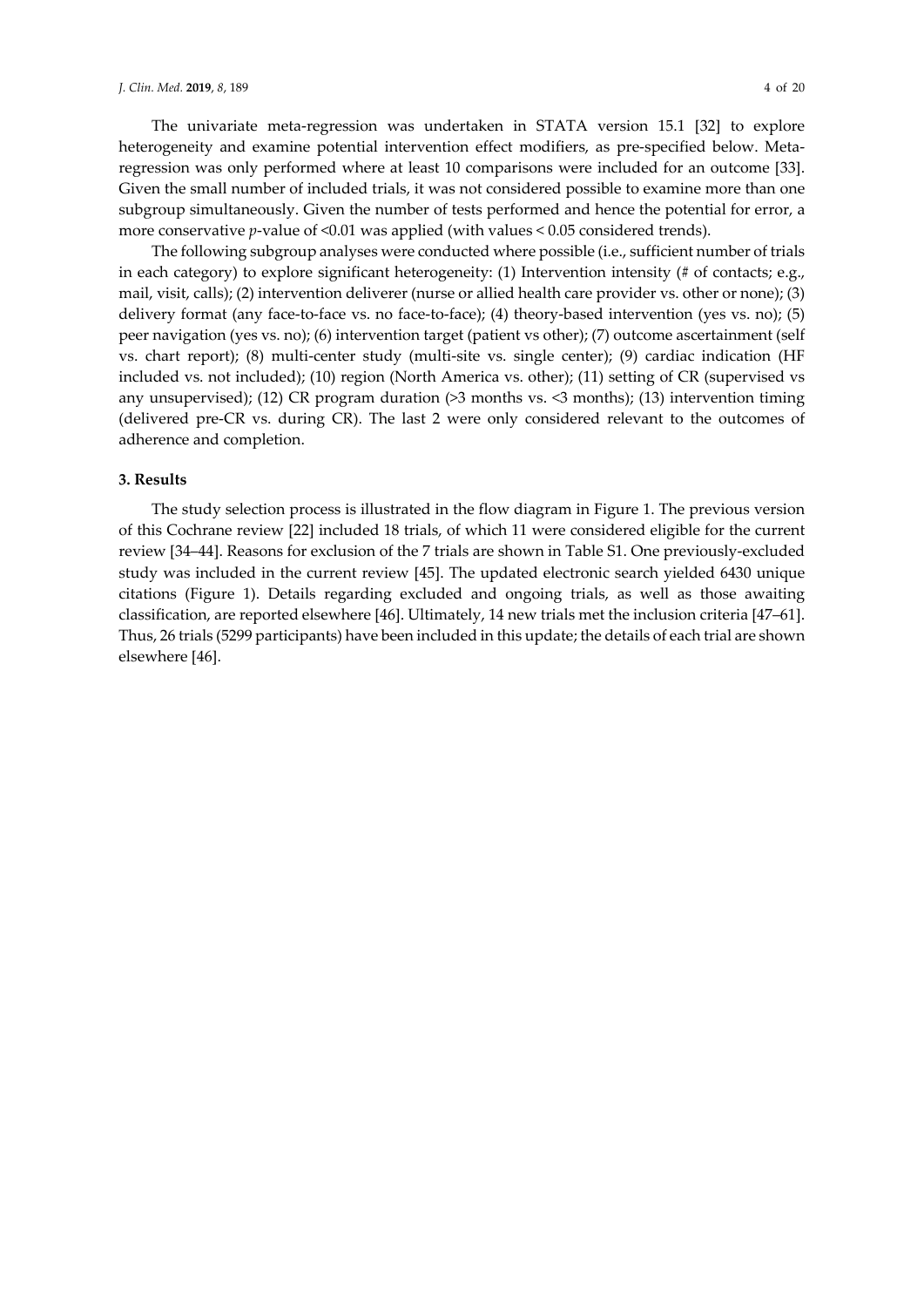

**Figure 1.** Summary of the study selection process. CR—cardiac rehabilitation; RCTs—randomized or quasi-randomized controlled trials.

# *3.1. Included Studies by Outcome*

Sixteen trials (3164 participants) evaluating interventions to increase CR enrolment were included [36–39,41–45,47,51,55–59]. In all 16, the outcome could be quantified in a manner comparable with the definition used herein, for the purposes of quantitative pooling. Eleven trials (2323 participants) evaluating interventions to increase adherence to CR were included. [34,35,41,48– 54,61,62] Of these RCTs, in 8 (72.7%) the outcome was quantified in a manner comparable with the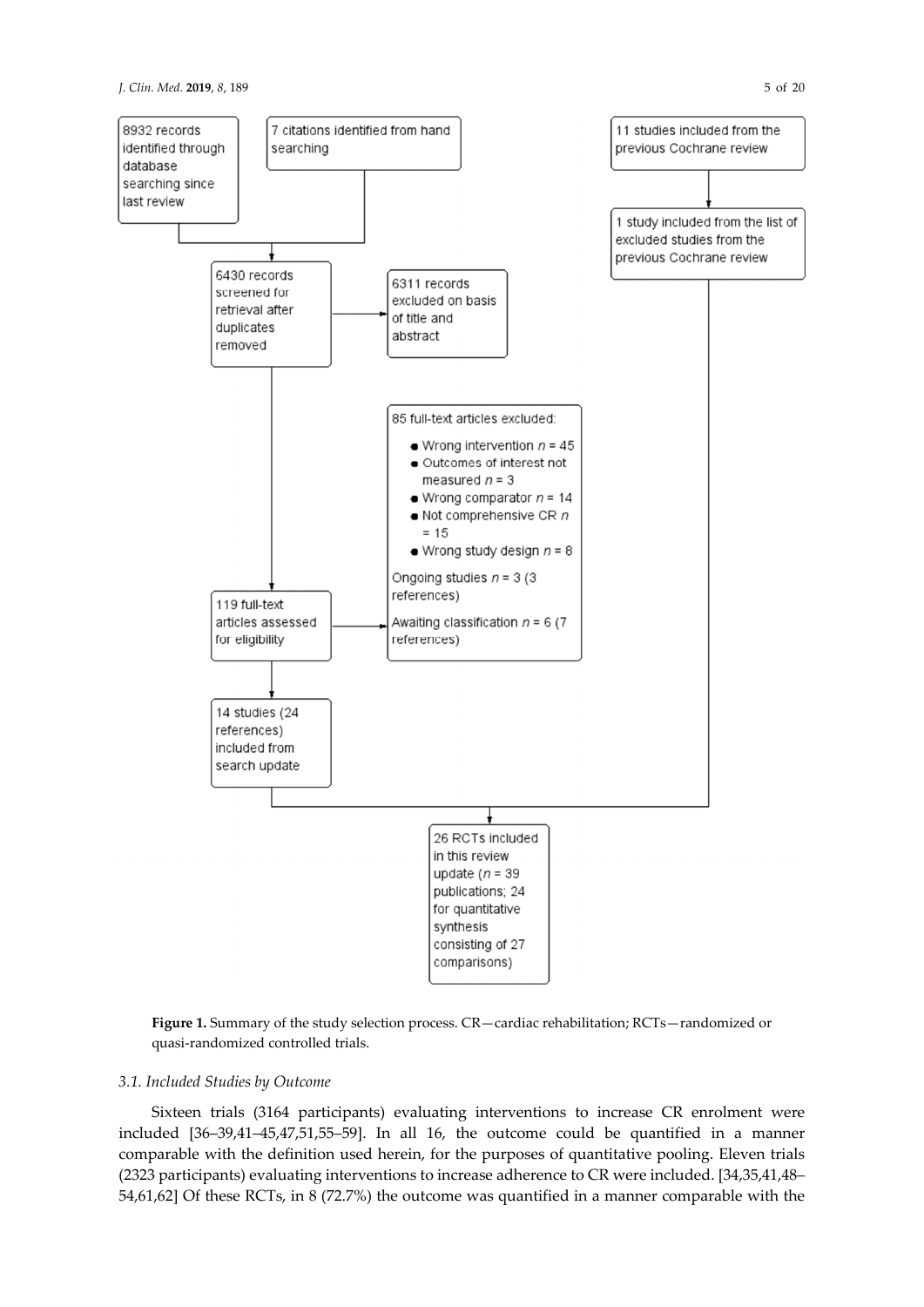definition used herein (exceptions were Bertelsen et al. [48], McGrady et al. [61], and Pack et al. [41]). Finally, the outcome of completion was examined for the first time in this review. Seven RCTs (1567 participants) were included for this outcome [34,40,41,49,51,54,59] (8 comparisons). All trials could be included in the quantitative analysis.

Harms were not measured systematically as a pre-specified outcome for the intervention in any study. Trials may have reported adverse events (or lack thereof) associated with CR participation. Two RCTs included herein incorporated an economic analysis [48,53]. One trial examined the role of home-based CR in increasing adherence, and the other assessed the cost-utility of offering CR in primary care and in the community versus in the hospital.

Six (23.1%) trials applied strategies to increase utilization of CR in previously under-represented patient subsets (i.e., women [35,43,51] and older people [37,45,49]), as per our equity focus. For example, Beckie et al [35]. compared the effect of a gender-tailored CR program with motivational interviewing versus traditional CR on attendance in exercise and education sessions, and Grace et al. [51] compared utilization rates among women referred to supervised mixed-sex (traditional), women-only (not necessarily gender-tailored), or home-based CR. Dolansky et al. [37] studied the effect of a family-directed intervention delivered post-acute care to patients discharged to an inpatient longer-term care facility or receiving home care. Allied healthcare providers in these settings provided cardiac self-management instruction and exercise monitoring.

#### *3.2. Characteristics of Included Studies*

Trial, patient, CR program, and intervention characteristics in included studies are shown in Table S2. The majority of trials had 2 arms, but one study had 3 arms [51] and one study was a twoby-two factorial design with four arms [55]. One trial was cluster-randomized by general practice [38]. The trial investigator was contacted but could not provide the necessary information to adjust for clustering. This study has contributed to the numerical analysis as if it were individually randomized. The majority (i.e.,  $\geq 50\%$ ) of participants in twenty-one (80.7%) trials were male, with rates ranging between 66.0% and 87.2% [34,36,38–42,44,47–50,52–59,61] (Table S2). Most trials included patients with more than one indication for  $CR$  ( $n = 22$ ; 84.6%). Please note that Godoy included some primary prevention patients in their sample [50].

## *3.3. Intervention Characteristics*

The included trials tested a variety of strategies to increase utilization of CR (Table S2 and see Reference [46] for more details). However, the intervention in many trials consisted of contacts by a healthcare provider during or shortly after an acute care hospitalization. For example, several trials utilized a structured telephone call or visit after hospital discharge [36,38,39,43]. Cossette et al. [36] studied the effect of a nursing intervention focused on illness perceptions with a combination of telephone and face-to-face meetings during the 10 days after hospital discharge. Price et al. [43] studied the effects of a nurse-delivered telephone coaching program. McPaul et al. [39] studied the effects of home visits versus telephone follow-up by an occupational therapist on CR attendance.

In 15 (57.7%) trials, the interventions were theory-based [34–37,40,43–45,49,50,53–56]. For example, Wyer et al. [44] evaluated the effects of motivational letters based on the Theory of Planned Behavior, and others were based on the Social-Cognitive Theory [43,49,56]. Four (15.4%) trials used peer navigation to promote utilization [42,45,47,57]. In 8 (30.8%) RCTs, the strategy to increase utilization was to offer CR in an unsupervised setting [47,49–53,56,59] (i.e., remotely); in 4 trials, these home-based programs exploited information and communications technology [52,53,56,59]. Overall, the interventions to increase utilization consisted of a mean of  $14.5 \pm 32.3$  contacts. In almost all trials  $(n = 23, 88.5\%)$ , the intervention was targeted at the cardiac patient; other targets were nurses, [38] family [37], and groups of patients [49]. In 13 (50.0%) trials, the intervention was delivered pre-CR [36–39,41–45,47,55,57,58].

#### *3.4. Risk of Bias in Included Studies*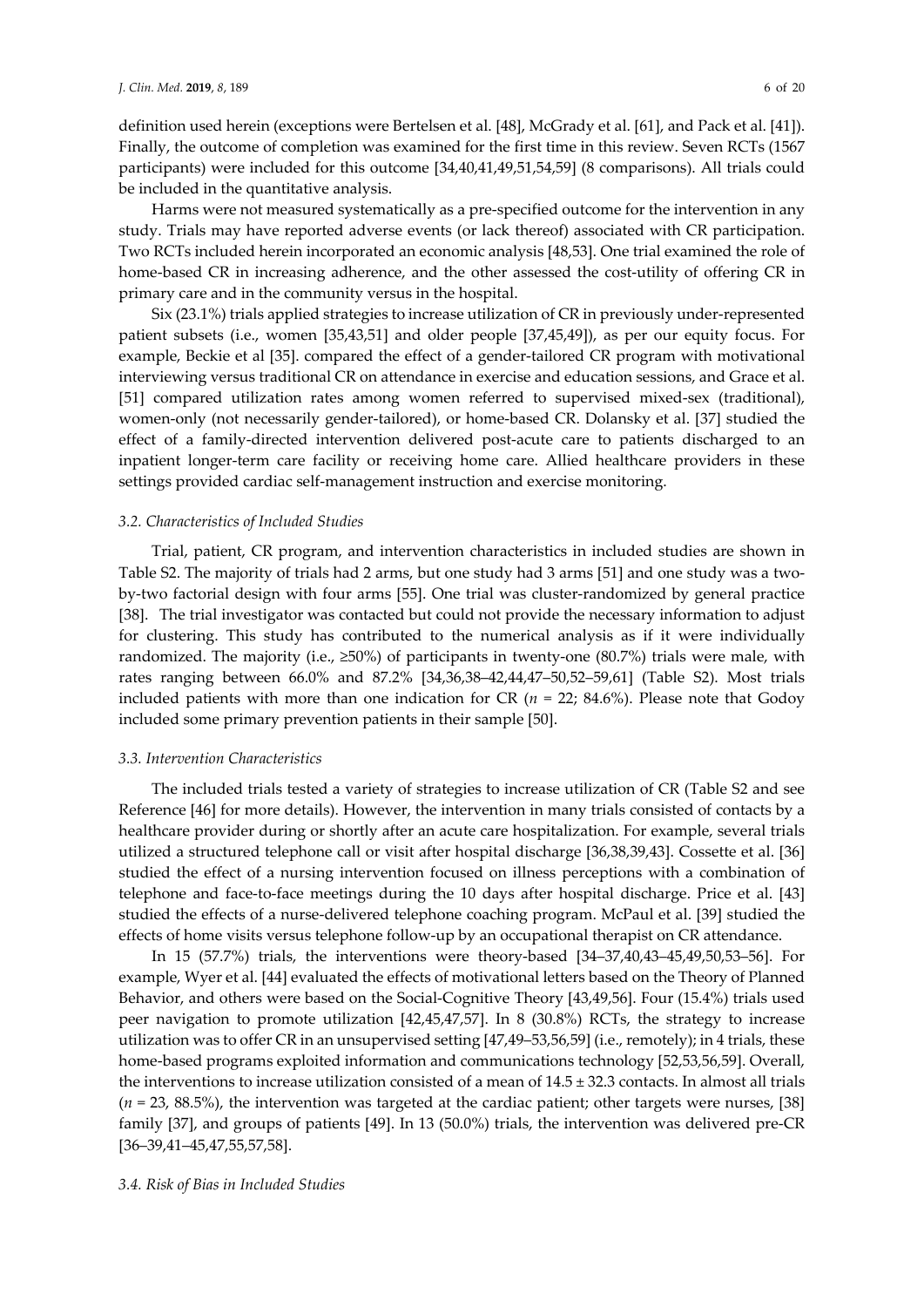The risk of bias in the 26 included trials given available information is summarized in Figure 2. For 18 (69.2%) trials, the risk was low in 4 or more of the 6 domains.

![](_page_6_Figure_2.jpeg)

**Figure 2.** The risk of bias in included trials. Note: Review authors' judgments about each risk of bias element are presented as percentages across all included trials.

Some other potential sources of bias should be considered. First, some trials applied unsupervised programs as a means to increase utilization. These programs do not consist of typical on-site sessions. Therefore, adherence was operationalized as for example completing exercise diaries or logging in to an online system [59]. Thus, in these trials, the operationalization of adherence would be different in both arms (i.e., vs. attendance at supervised sessions). Moreover, it could be argued that completion of online sessions versus going on-site in person for a discharge assessment are not highly comparable. Therefore, results from the trials with unsupervised or hybrid arms [51,53,59] should be considered closely. Second, in the CR4HER trial [51], there was a number of participants that switched treatment groups.

## *3.5. Effects of Interventions*

Ultimately 24 (92.30%) trials identified were appropriate for quantitative pooling based on outcome operationalization. A summary of the findings is shown in Table 1. Table 2 shows results of the meta-regression (for enrolment only; there was an insufficient number of comparisons for the other outcomes) where there was a sufficient number of RCTs in each subgroup to run the analysis.

|                 |                                        | <b>rapie 1.</b> Duminary or intentigs.             |                                        |                                                                            |                                                                                                  |  |  |
|-----------------|----------------------------------------|----------------------------------------------------|----------------------------------------|----------------------------------------------------------------------------|--------------------------------------------------------------------------------------------------|--|--|
|                 | $N2$ of                                |                                                    | <b>Relative</b>                        | Anticipated Absolute Effects* (95%<br>CI)                                  |                                                                                                  |  |  |
| <b>Outcomes</b> | Participants<br>(Studies)<br>Follow Up | Certainty of the<br><b>Evidence (GRADE)</b>        | <b>Effect</b><br>(95%<br>CI)           | Risk with No<br>Interventions to<br>Promote<br>Utilization of<br><b>CR</b> | <b>Risk Difference</b><br><b>WITH</b><br>Interventions to<br>Promote<br><b>Utilization of CR</b> |  |  |
| Enrolment       | 3096 (19)<br>$RCTs - 11$<br>weeks      | $\oplus \oplus \ominus \ominus$ LOW <sup>1,2</sup> | RR 1.27<br>$(1.13)$ to<br>1.42)        | 406 per 1000                                                               | Study population<br>110 more per<br>1000 (53 more to<br>$171$ more)                              |  |  |
| Adherence       | 1654 (9 RCTs)<br>-18 weeks             | $\oplus \oplus \ominus \ominus$ LOW 1,2            |                                        |                                                                            | <b>SMD 0.38 SD</b><br>higher $(0.20)$<br>higher to 0.55<br>higher)                               |  |  |
| Completion      | 1565 (8 RCTs)<br>-24 weeks             | <b>⊕⊕⊕⊝MODERATE</b> <sup>2</sup>                   | <b>RR 1.13</b><br>$(1.02)$ to<br>1.25) | 649 per 1000                                                               | Study population<br>84 more per 1000<br>$(13$ more to $162$<br>more)                             |  |  |

**Table 1.** Summary of findings.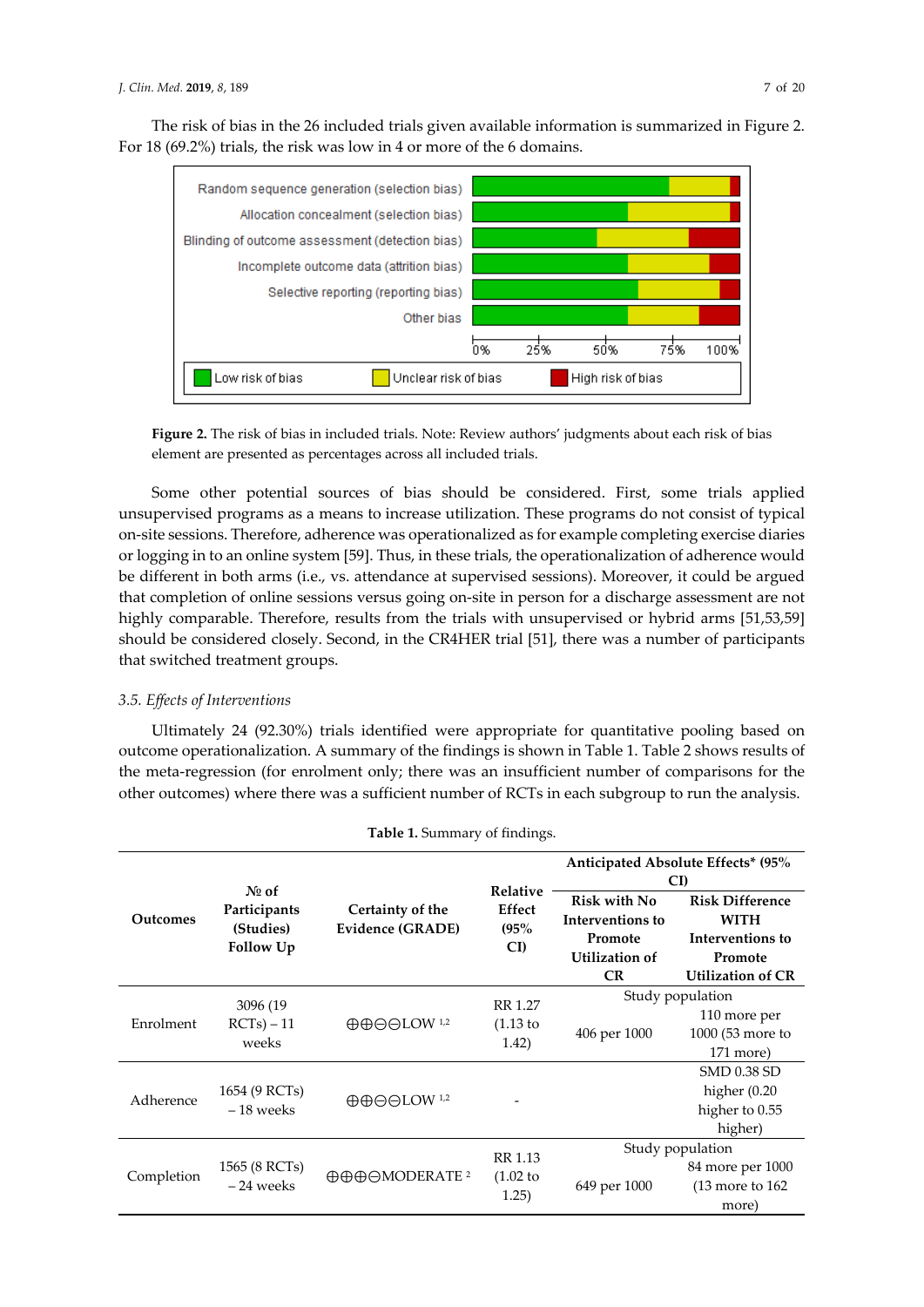\* The risk in the intervention group (and its 95% confidence interval) is based on the assumed risk in the comparison group and the relative effect of the intervention (and its 95% CI). CI—confidence interval; RCT—randomized controlled trial; RR—risk ratio; SD—standard deviation; SMD standardized mean difference; CR – cardiac rehabilitation. GRADE Working Group grades of evidence. High certainty (4 ⊕): we are very confident that the true effect lies close to that of the estimate of the effect. Moderate certainty  $(3 \oplus)$ : we are moderately confident in the effect estimate: the true effect is likely to be close to the estimate of the effect, but there is a possibility that it is substantially different. Low certainty:  $(1 \oplus)$  our confidence in the effect estimate is limited: the true effect may be substantially different from the estimate of the effect. Very low certainty  $(0 \oplus)$ : we have very little confidence in the effect estimate: the true effect is likely to be substantially different from the estimate of effect.<sup>1</sup> Heterogeneity suggests evidence of inconsistency, therefore quality of evidence downgraded by one level. <sup>2</sup> The included studies consisted of primarily white male participants, therefore quality of evidence downgraded by one level for indirectness.

| Subgroup                                                 | $\boldsymbol{n}$ | Odds Ratio (95% CI)           | $\boldsymbol{p}$ | Residual I <sup>2*</sup> |  |
|----------------------------------------------------------|------------------|-------------------------------|------------------|--------------------------|--|
| Delivery format<br>(any face-to-face or no face-to-face) | 3096             | $0.73$ (0.57 to 0.93)         | 0.01             | 37%                      |  |
| Theory-based                                             |                  |                               |                  |                          |  |
| (yes or no)                                              | 3096             | 0.98 (0.75 to 1.27)           | 0.86             | 60%                      |  |
| Outcome ascertainment                                    |                  |                               |                  |                          |  |
| (self-report or chart-report)                            | 1835             | 0.99 (0.99 to 1.00)           | 0.74             | 53%                      |  |
| Number of sites                                          |                  |                               |                  |                          |  |
| (multi-site or single-centre)                            | 943              | $0.90$ (0.69 to 1.17)         | 0.40             | 60%                      |  |
| Region                                                   | 3096             | 0.91 (0.70 to 1.17)           | 0.44             | 60%                      |  |
| (North America or other)                                 |                  |                               |                  |                          |  |
| Intervention Intensity                                   |                  |                               | 0.23             | 66%                      |  |
| ( $5$ contacts or $\geq 5$ contacts)                     | 2659             | $0.99(0.99 \text{ to } 1.00)$ |                  |                          |  |
| Peer navigation                                          |                  |                               | 0.13             |                          |  |
| (yes or no)                                              | 3096             | $0.74$ (0.50 to 1.10)         |                  | 55%                      |  |
| Intervention deliverer                                   |                  |                               |                  |                          |  |
| (nurse or allied health care professional or no one)     | 3096             | $0.73$ (0.56 to 0.94)         | 0.02             | 37%                      |  |
| Intervention target                                      |                  |                               |                  | 46%                      |  |
| (patient or other)                                       | 3096             | 1.49 (0.98 to 2.28)           | 0.06             |                          |  |
| Cardiac indication                                       |                  |                               |                  | 55%                      |  |
| (heart failure included or not)                          | 2196             | $0.83$ (0.63 to 1.10)         | 0.19             |                          |  |
| CR setting                                               |                  |                               |                  | 15%                      |  |
| (supervised or unsupervised)                             | 1650             | $1.03$ (0.84 to 1.25)         | 0.76             |                          |  |

|  |  |  | <b>Table 2.</b> Meta-regression results for enrolment. |  |  |  |  |
|--|--|--|--------------------------------------------------------|--|--|--|--|
|--|--|--|--------------------------------------------------------|--|--|--|--|

\* I2 statistic represents the percentage of variation across studies that is due to heterogeneity. CI confidence interval; CR—cardiac rehabilitation.

# 3.5.1. Enrolment

Compared with the control, the effect of interventions to increase enrolment were meaningful (RR = 1.27, 95% CI = 1.13–1.42; Figure 3). Heterogeneity was moderate.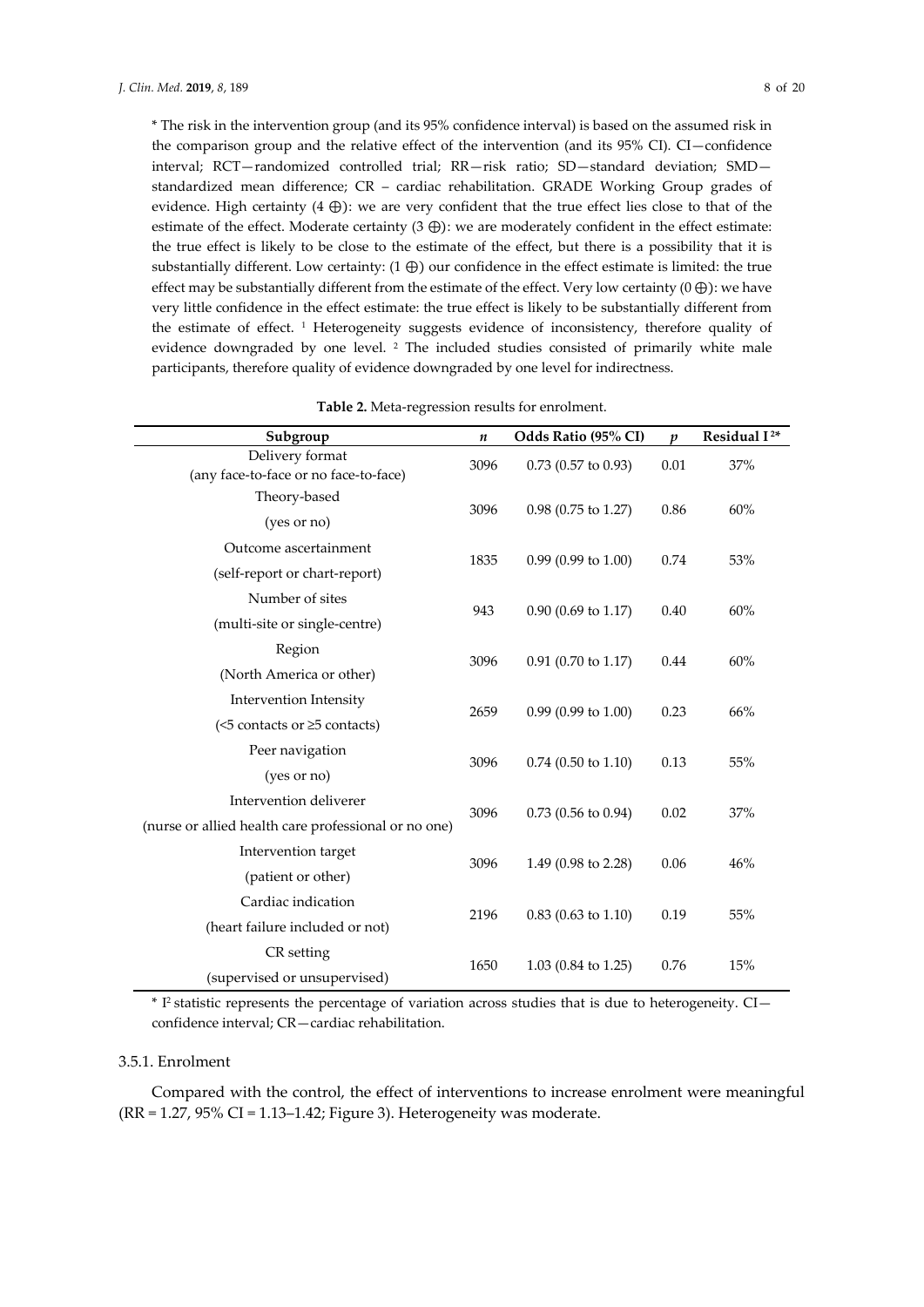|                                                                                                              | <b>Intervention</b> |              | <b>Control</b> |     |             | <b>Risk Ratio</b>                       | <b>Risk Ratio</b>                   |
|--------------------------------------------------------------------------------------------------------------|---------------------|--------------|----------------|-----|-------------|-----------------------------------------|-------------------------------------|
| <b>Study or Subgroup</b>                                                                                     | <b>Events</b>       | <b>Total</b> |                |     |             | Events Total Weight M-H, Random, 95% CI | M-H, Random, 95% CI                 |
| Ali Faisal 2016                                                                                              | 20                  | 39           | 15             | 37  | 3.4%        | 1.26 [0.77, 2.08]                       |                                     |
| Benz Scott 2013                                                                                              | 21                  | 89           | 6              | 89  | 1.5%        | 3.50 [1.48, 8.26]                       |                                     |
| Carroll 2007                                                                                                 | 42                  | 121          | 29             | 126 | 4.5%        | 1.51 [1.01, 2.25]                       |                                     |
| Cossette 2012                                                                                                | 54                  | 121          | 29             | 121 | 4.8%        | 1.86 [1.28, 2.71]                       |                                     |
| Dolansky 2011                                                                                                | 6                   | 17           | 3              | 21  | 0.8%        | 2.47 [0.72, 8.45]                       |                                     |
| Grace 2016 (1)                                                                                               | 47                  | 55           | 23             | 30  | 7.3%        | 1.11 [0.89, 1.40]                       |                                     |
| Grace 2016 (2)                                                                                               | 49                  | 55           | 23             | 29  | 7.6%        | 1.12 [0.91, 1.38]                       |                                     |
| Jolly 1999                                                                                                   | 109                 | 262          | 70             | 297 | 6.8%        | 1.77 [1.37, 2.27]                       |                                     |
| McPaul 2007                                                                                                  | 8                   | 12           | 7              | 9   | 3.1%        | $0.86$ [0.50, 1.46]                     |                                     |
| Mosleh 2014 (3)                                                                                              | 74                  | 91           | 23             | 32  | 7.0%        | 1.13 [0.89, 1.44]                       |                                     |
| Mosleh 2014 (4)                                                                                              | 68                  | 92           | 23             | 32  | 6.9%        | 1.03 [0.80, 1.32]                       |                                     |
| Mosleh 2014 (5)                                                                                              | 83                  | 96           | 23             | 32  | 7.2%        | 1.20 [0.96, 1.52]                       |                                     |
| Pack 2013                                                                                                    | 57                  | 74           | 44             | 74  | 7.3%        | 1.30 [1.03, 1.62]                       |                                     |
| Parry 2009                                                                                                   | 11                  | 45           | 6              | 50  | 1.3%        | 2.04 [0.82, 5.06]                       |                                     |
| Pfaeffli Dale 2015                                                                                           | 30                  | 61           | 34             | 62  | 5.3%        | 0.90 [0.64, 1.26]                       |                                     |
| Price 2012                                                                                                   | 19                  | 34           | 11             | 36  | 2.8%        | 1.83 [1.03, 3.25]                       |                                     |
| Suskin 2007                                                                                                  | 160                 | 275          | 159            | 273 | 8.8%        | 1.00 [0.87, 1.15]                       |                                     |
| Varnfield 2014                                                                                               | 48                  | 60           | 37             | 60  | 7.1%        | 1.30 [1.02, 1.64]                       |                                     |
| Wyer 2001                                                                                                    | 37                  | 43           | 26             | 44  | 6.4%        | 1.46 [1.11, 1.91]                       |                                     |
| <b>Total (95% CI)</b>                                                                                        |                     | 1642         |                |     | 1454 100.0% | 1.27 [1.13, 1.42]                       |                                     |
| Total events                                                                                                 | 943                 |              | 591            |     |             |                                         |                                     |
| Heterogeneity: Tau <sup>2</sup> = 0.03; Chi <sup>2</sup> = 45.99, df = 18 (P = 0.0003); i <sup>2</sup> = 61% |                     |              |                |     |             |                                         | 10<br>0.5<br>0.2<br>0.1<br>ż.<br>ĥ. |
| Test for overall effect: $Z = 4.14$ (P < 0.0001)                                                             |                     |              |                |     |             |                                         | Control<br>Intervention             |
|                                                                                                              |                     |              |                |     |             |                                         |                                     |

Footnotes

(1) women-only cardiac rehab

(2) home-based cardiac rehab

(3) theoretically-based cardiac rehab invitation letter + motivational leaflet

(4) standard invitation letter + motivational leaflet

(5) theoretically-based cardiac rehab invitation letter

**Figure 3.** Forest plot summarizing the effect of cardiac rehabilitation utilization interventions on enrollment. Note: Boxes represent the risk ratio (RR) for individual trials. The boxes are proportional to the weight of each study in the analysis and the lines represent their 95% confidence interval (CI). The diamond represents the pooled RR, and its width represents its 95% CI. M-H: Mantel Haenszel method. Tau<sup>2</sup> represents the variance of the effect size across studies. Chi<sup>2</sup> (Cochran Q test) represents the weighted sum of squared differences between individual studies and the pooled effect across studies. I<sup>2</sup> statistic represents the percentage of variation across studies that is due to heterogeneity. Z represents the test for overall effect across all studies. df: degrees of freedom.

Meta-regression analyses revealed the following factors were related to enrolment: Intervention, deliverer, and delivery format (Table 2). Figure 4 and Figure 5 display the forest plots. As shown, interventions targeting healthcare providers and delivered with at least some face-to-face element were more effective. For the other subgroup analyses which could be performed, none were significant.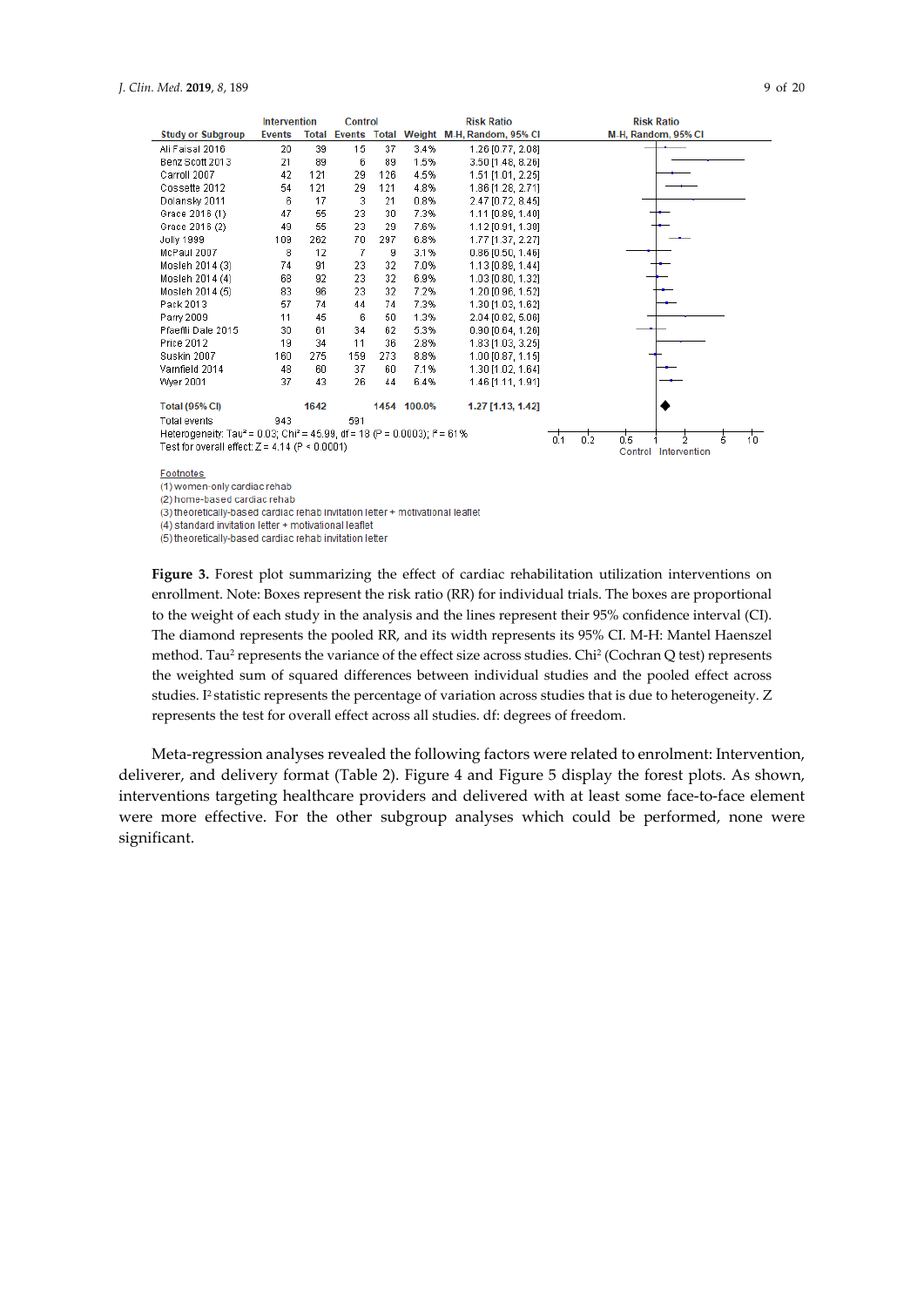|                                                                                                          | <b>Intervention</b> |      | <b>Control</b> |     |             | <b>Risk Ratio</b>                             |                         | <b>Risk Ratio</b>           |   |                 |
|----------------------------------------------------------------------------------------------------------|---------------------|------|----------------|-----|-------------|-----------------------------------------------|-------------------------|-----------------------------|---|-----------------|
| <b>Study or Subgroup</b>                                                                                 | <b>Events</b>       |      |                |     |             | Total Events Total Weight M-H, Random, 95% CI |                         | M-H, Random, 95% CI         |   |                 |
| 1.5.1 any healthcare provider                                                                            |                     |      |                |     |             |                                               |                         |                             |   |                 |
| Carroll 2007                                                                                             | 42                  | 121  | 29             | 126 | 4.5%        | 1.51 [1.01, 2.25]                             |                         |                             |   |                 |
| Cossette 2012                                                                                            | 54                  | 121  | 29             | 121 | 4.8%        | 1.86 [1.28, 2.71]                             |                         |                             |   |                 |
| Dolansky 2011                                                                                            | 6                   | 17   | 3              | 21  | 0.8%        | 2.47 [0.72, 8.45]                             |                         |                             |   |                 |
| <b>Jolly 1999</b>                                                                                        | 109                 | 262  | 70             | 297 | 6.8%        | 1.77 [1.37, 2.27]                             |                         |                             |   |                 |
| McPaul 2007                                                                                              | 8                   | 12   | 7              | 9   | 3.1%        | $0.86$ [0.50, 1.46]                           |                         |                             |   |                 |
| Price 2012                                                                                               | 19                  | 34   | 11             | 36  | 2.8%        | 1.83 [1.03, 3.25]                             |                         |                             |   |                 |
| Subtotal (95% CI)                                                                                        |                     | 567  |                | 610 | 22.8%       | 1.60 [1.28, 2.00]                             |                         |                             |   |                 |
| <b>Total events</b>                                                                                      | 238                 |      | 149            |     |             |                                               |                         |                             |   |                 |
| Heterogeneity: Tau <sup>2</sup> = 0.02; Chi <sup>2</sup> = 7.47, df = 5 (P = 0.19); l <sup>2</sup> = 33% |                     |      |                |     |             |                                               |                         |                             |   |                 |
| Test for overall effect: $Z = 4.13$ (P < 0.0001)                                                         |                     |      |                |     |             |                                               |                         |                             |   |                 |
|                                                                                                          |                     |      |                |     |             |                                               |                         |                             |   |                 |
| 1.5.2 other or no one                                                                                    |                     |      |                |     |             |                                               |                         |                             |   |                 |
| Ali Faisal 2016                                                                                          | 20                  | 39   | 15             | 37  | 3.4%        | 1.26 [0.77, 2.08]                             |                         |                             |   |                 |
| Benz Scott 2013                                                                                          | 21                  | 89   | 6              | 89  | 1.5%        | 3.50 [1.48, 8.26]                             |                         |                             |   |                 |
| Grace 2016 (1)                                                                                           | 47                  | 55   | 23             | 30  | 7.3%        | 1.11 [0.89, 1.40]                             |                         |                             |   |                 |
| Grace 2016 (2)                                                                                           | 49                  | 55   | 23             | 29  | 7.6%        | 1.12 [0.91, 1.38]                             |                         |                             |   |                 |
| Mosleh 2014 (3)                                                                                          | 83                  | 96   | 23             | 32  | 7.2%        | 1.20 [0.96, 1.52]                             |                         |                             |   |                 |
| Mosleh 2014 (4)                                                                                          | 68                  | 92   | 23             | 32  | 6.9%        | 1.03 [0.80, 1.32]                             |                         |                             |   |                 |
| Mosleh 2014 (5)                                                                                          | 74                  | 91   | 23             | 32  | 7.0%        | 1.13 [0.89, 1.44]                             |                         |                             |   |                 |
| Pack 2013                                                                                                | 57                  | 74   | 44             | 74  | 7.3%        | 1.30 [1.03, 1.62]                             |                         |                             |   |                 |
| Parry 2009                                                                                               | 11                  | 45   | 6              | 50  | 1.3%        | 2.04 [0.82, 5.06]                             |                         |                             |   |                 |
| Pfaeffli Dale 2015                                                                                       | 30                  | 61   | 34             | 62  | 5.3%        | 0.90 [0.64, 1.26]                             |                         |                             |   |                 |
| Suskin 2007                                                                                              | 160                 | 275  | 159            | 273 | 8.8%        | 1.00 [0.87, 1.15]                             |                         |                             |   |                 |
| Varnfield 2014                                                                                           | 48                  | 60   | 37             | 60  | 7.1%        | 1.30 [1.02, 1.64]                             |                         |                             |   |                 |
| Wyer 2001                                                                                                | 37                  | 43   | 26             | 44  | 6.4%        | 1.46 [1.11, 1.91]                             |                         |                             |   |                 |
| Subtotal (95% CI)                                                                                        |                     | 1075 |                | 844 | 77.2%       | 1.17 [1.06, 1.29]                             |                         |                             |   |                 |
| Total events                                                                                             | 705                 |      | 442            |     |             |                                               |                         |                             |   |                 |
| Heterogeneity: Tau <sup>2</sup> = 0.01; Chi <sup>2</sup> = 20.02, df = 12 (P = 0.07); $P = 40\%$         |                     |      |                |     |             |                                               |                         |                             |   |                 |
| Test for overall effect: $Z = 3.19$ (P = 0.001)                                                          |                     |      |                |     |             |                                               |                         |                             |   |                 |
| <b>Total (95% CI)</b>                                                                                    |                     | 1642 |                |     | 1454 100.0% | 1.27 [1.13, 1.42]                             |                         |                             |   |                 |
| Total events                                                                                             | 943                 |      | 591            |     |             |                                               |                         |                             |   |                 |
| Heterogeneity: Tau <sup>2</sup> = 0.03; Chi <sup>2</sup> = 45.99, df = 18 (P = 0.0003); $P = 61\%$       |                     |      |                |     |             |                                               | $\overline{0.1}$<br>0.2 |                             | 5 |                 |
| Test for overall effect: $Z = 4.14$ (P < 0.0001)                                                         |                     |      |                |     |             |                                               |                         | 0.5<br>Control Intervention |   | 10 <sup>′</sup> |
| Test for subgroup differences: Chi <sup>2</sup> = 6.43, df = 1 (P = 0.01), $P = 84.5\%$                  |                     |      |                |     |             |                                               |                         |                             |   |                 |
| Footnotes                                                                                                |                     |      |                |     |             |                                               |                         |                             |   |                 |
| (1) women-only cardiac rehab                                                                             |                     |      |                |     |             |                                               |                         |                             |   |                 |
| (2) home-based cardiac rehab                                                                             |                     |      |                |     |             |                                               |                         |                             |   |                 |
| (3) theoretically-based cardiac rehab invitation letter                                                  |                     |      |                |     |             |                                               |                         |                             |   |                 |
| (A) etaplard invitation letter + motivational leaflet                                                    |                     |      |                |     |             |                                               |                         |                             |   |                 |

(4) standard invitation letter + motivational leaflet<br>(5) theoretically-based cardiac rehab invitation letter + motivational leaflet

**Figure 4.** Forest plot for the enrollment—intervention deliverer. Note: Boxes represent the risk ratio (RR) for individual trials. The boxes are proportional to the weight of each study in the analysis and the lines represent their 95% confidence interval (CI). The diamond represents the pooled RR, and its width represents its 95% CI.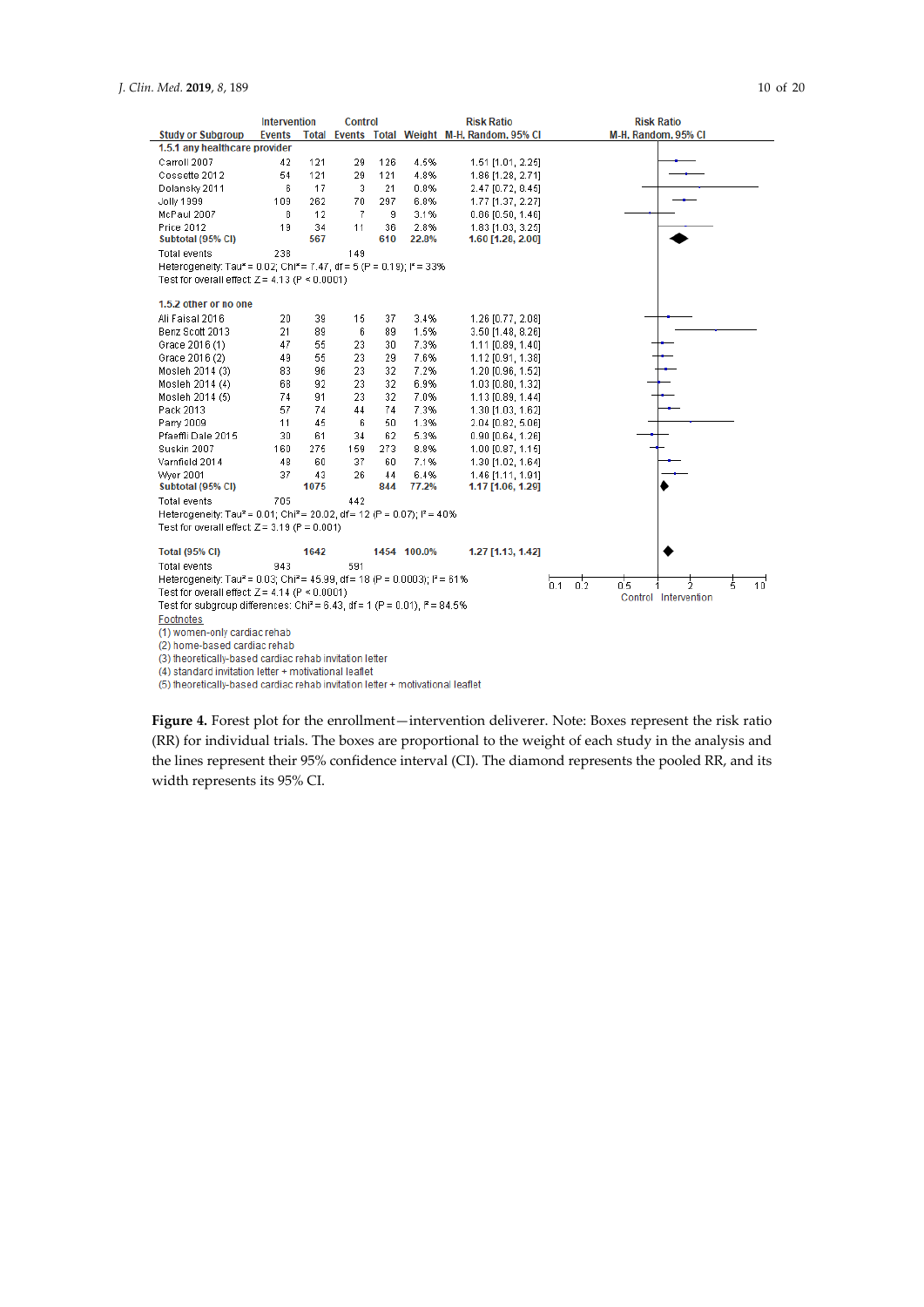|                                                                                                              | <b>Intervention</b> |      | Control                               |     |             | <b>Risk Ratio</b>                             | <b>Risk Ratio</b>             |
|--------------------------------------------------------------------------------------------------------------|---------------------|------|---------------------------------------|-----|-------------|-----------------------------------------------|-------------------------------|
| <b>Study or Subgroup</b>                                                                                     | <b>Events</b>       |      |                                       |     |             | Total Events Total Weight M-H, Random, 95% CI | M-H, Random, 95% CI           |
| 1.6.1 any face-to-face                                                                                       |                     |      |                                       |     |             |                                               |                               |
| Ali Faisal 2016                                                                                              | 20                  | 39   | 15                                    | 37  | 3.4%        | 1.26 [0.77, 2.08]                             |                               |
| Benz Scott 2013                                                                                              | 21                  | 89   | 6                                     | 89  | 1.5%        | 3.50 [1.48, 8.26]                             |                               |
| Carroll 2007                                                                                                 | 42                  | 121  | 29                                    | 126 | 4.5%        | 1.51 [1.01, 2.25]                             |                               |
| Cossette 2012                                                                                                | 54                  | 121  | 29                                    | 121 | 4.8%        | 1.86 [1.28, 2.71]                             |                               |
| Dolansky 2011                                                                                                | 6                   | 17   | 3                                     | 21  | 0.8%        | 2.47 [0.72, 8.45]                             |                               |
| Jolly 1999                                                                                                   | 109                 | 262  | 70                                    | 297 | 6.8%        | 1.77 [1.37, 2.27]                             |                               |
| McPaul 2007                                                                                                  | 8                   | 12   | 7                                     | 9   | 3.1%        | $0.86$ [0.50, 1.46]                           |                               |
| Subtotal (95% CI)                                                                                            |                     | 661  |                                       | 700 | 25.0%       | 1.59 [1.24, 2.05]                             |                               |
| Total events                                                                                                 | 260                 |      | 159                                   |     |             |                                               |                               |
| Heterogeneity: Tau <sup>2</sup> = 0.05; Chi <sup>2</sup> = 11.66, df = 6 (P = 0.07); $P = 49\%$              |                     |      |                                       |     |             |                                               |                               |
| Test for overall effect: $Z = 3.62$ (P = 0.0003)                                                             |                     |      |                                       |     |             |                                               |                               |
|                                                                                                              |                     |      |                                       |     |             |                                               |                               |
| 1.6.2 no face-to-face                                                                                        |                     |      |                                       |     |             |                                               |                               |
| Grace 2016 (1)                                                                                               | 49                  | 55   | 23                                    | 29  | 7.6%        | 1.12 [0.91, 1.38]                             |                               |
| Grace 2016 (2)                                                                                               | 47                  | 55   | 23                                    | 30  | 7.3%        | 1.11 [0.89, 1.40]                             |                               |
| Mosleh 2014 (3)                                                                                              | 74                  | 91   | 23                                    | 32  | 7.0%        | 1.13 [0.89, 1.44]                             |                               |
| Mosleh 2014 (4)                                                                                              | 83                  | 96   | 23                                    | 32  | 7.2%        | 1.20 [0.96, 1.52]                             |                               |
| Mosleh 2014 (5)                                                                                              | 68                  | 92   | 23                                    | 32  | 6.9%        | 1.03 [0.80, 1.32]                             |                               |
| Pack 2013                                                                                                    | 57                  | 74   | 44                                    | 74  | 7.3%        | 1.30 [1.03, 1.62]                             |                               |
| Parry 2009                                                                                                   | 11                  | 45   | 6                                     | 50  | 1.3%        | 2.04 [0.82, 5.06]                             |                               |
| Pfaeffli Dale 2015                                                                                           | 30                  | 61   | 34                                    | 62  | 5.3%        | $0.90$ [0.64, 1.26]                           |                               |
| <b>Price 2012</b>                                                                                            | 19                  | 34   | 11                                    | 36  | 2.8%        | 1.83 [1.03, 3.25]                             |                               |
| Suskin 2007                                                                                                  | 160                 | 275  | 159                                   | 273 | 8.8%        | 1.00 [0.87, 1.15]                             |                               |
| Varnfield 2014                                                                                               | 48                  | 60   | 37                                    | 60  | 7.1%        | 1.30 [1.02, 1.64]                             |                               |
| <b>Wyer 2001</b>                                                                                             | 37                  | 43   | 26                                    | 44  | 6.4%        | 1.46 [1.11, 1.91]                             |                               |
| Subtotal (95% CI)                                                                                            |                     | 981  |                                       | 754 | 75.0%       | 1.16 [1.06, 1.26]                             |                               |
| <b>Total events</b>                                                                                          | 683                 |      | 432                                   |     |             |                                               |                               |
| Heterogeneity: Tau <sup>2</sup> = 0.01; Chi <sup>2</sup> = 15.77, df = 11 (P = 0.15); l <sup>2</sup> = 30%   |                     |      |                                       |     |             |                                               |                               |
| Test for overall effect: $Z = 3.29$ (P = 0.001)                                                              |                     |      |                                       |     |             |                                               |                               |
| <b>Total (95% CI)</b>                                                                                        |                     | 1642 |                                       |     | 1454 100.0% | $1.27$ [1.13, 1.42]                           |                               |
| <b>Total events</b>                                                                                          | 943                 |      | 591                                   |     |             |                                               |                               |
| Heterogeneity: Tau <sup>2</sup> = 0.03; Chi <sup>2</sup> = 45.99, df = 18 (P = 0.0003); l <sup>2</sup> = 61% |                     |      |                                       |     |             |                                               |                               |
| Test for overall effect: $Z = 4.14$ (P < 0.0001)                                                             |                     |      |                                       |     |             |                                               | 50<br>0.1<br>0.02<br>$10^{-}$ |
|                                                                                                              |                     |      | and the second contract of the second |     |             |                                               | Control Intervention          |

Test for subgroup differences: Chi<sup>2</sup> = 5.49, df = 1 (P = 0.02),  $P = 81.8\%$ 

Footnotes

(1) home-based cardiac rehab

(2) women-only cardiac rehab

(3) theoretically-based cardiac rehab invitation letter + motivational leaflet

(4) theoretically-based cardiac rehab invitation letter

(5) standard invitation letter + motivational leaflet

**Figure 5.** Forest plot for the enrollment—delivery format. Note: Boxes represent the risk ratio (RR) for individual trials. The boxes are proportional to the weight of each study in the analysis and the lines represent their 95% confidence interval (CI). The diamond represents the pooled RR, and its width represents its 95% CI.

# 3.5.2. Adherence

Results of meta-analysis revealed there was low quality of evidence that interventions to increase adherence had a positive effect (standardized mean difference (SMD) =  $0.38$ ,  $95\%$  CI =  $0.20-$ 0.55; Figure 6). Heterogeneity was moderate. There was an insufficient number of comparisons to undertake meta-regression. Subgroup analyses through meta-analysis revealed interventions in an unsupervised setting (SMD =  $0.56$ ,  $95\%$  CI =  $0.37-0.76$ ; Figure 7) were more effective in increasing adherence. For the other subgroup analyses which could be performed (i.e., intervention deliverer, delivery format, theory-based intervention, multi-center study, cardiac indication, and region), none were significant.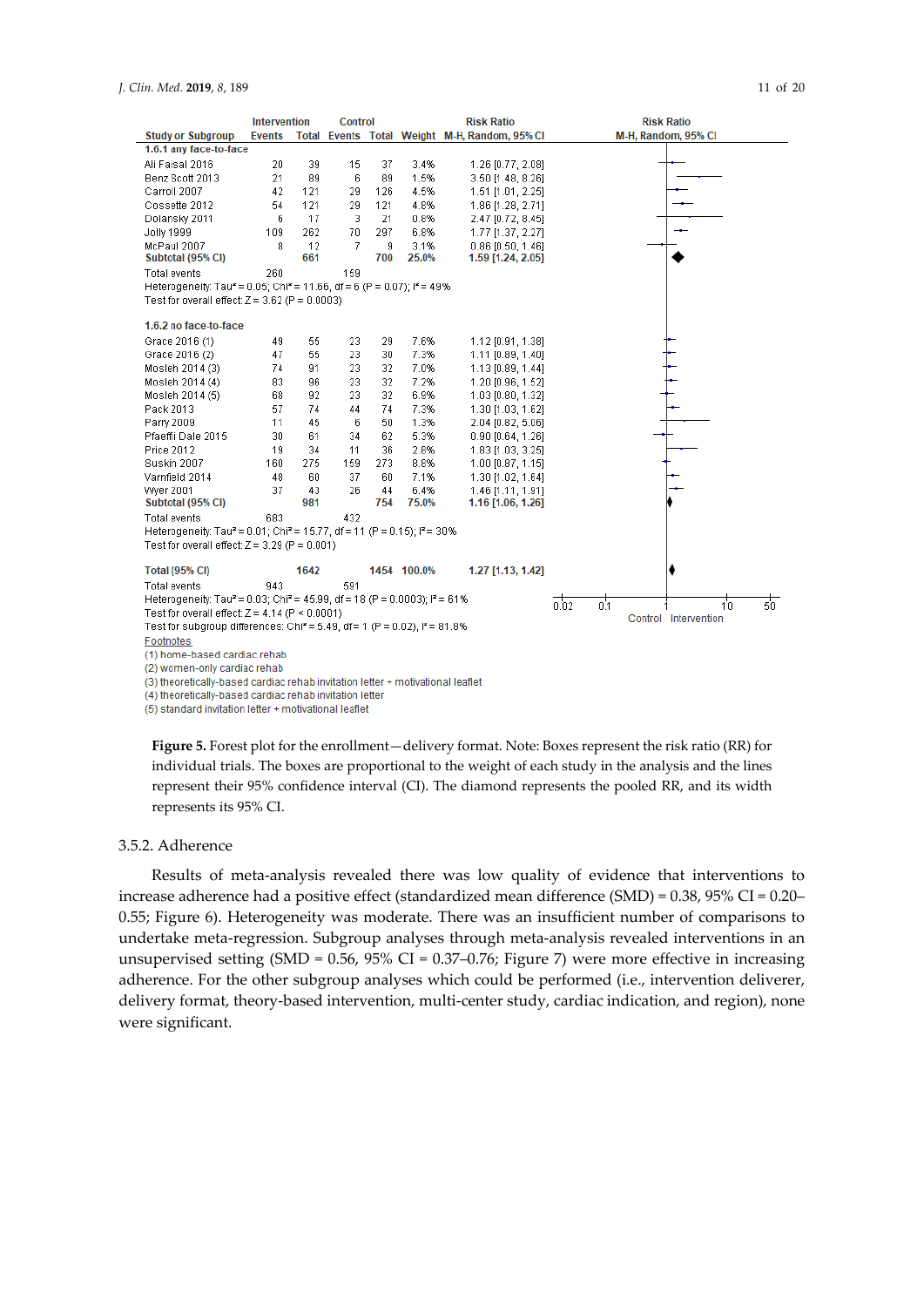|                                                                                                           |       | Intervention |       |             | <b>Control</b> |       |        | <b>Std. Mean Difference</b> | <b>Std. Mean Difference</b> |
|-----------------------------------------------------------------------------------------------------------|-------|--------------|-------|-------------|----------------|-------|--------|-----------------------------|-----------------------------|
| <b>Study or Subgroup</b>                                                                                  | Mean  | SD           | Total | Mean        | SD             | Total | Weight | IV, Random, 95% CI          | IV, Random, 95% CI          |
| Ashe 1993                                                                                                 |       | 90.05 24.55  | 21    | 88.85       | 20.17          | 20    | 6.1%   | $0.05$ [ $-0.56$ , $0.66$ ] |                             |
| Beckie 2010                                                                                               | 88.9  | 25           | 141   | 77.78       | 33.33          | 111   | 16.2%  | $0.38$ [0.13, 0.63]         | --                          |
| Farias-Godoy 2013                                                                                         | 97.3  | 62.6         | 60.   | 70.5        | 22             | 59    | 11.7%  | $0.57$ [0.20, 0.93]         |                             |
| Focht 2004                                                                                                | 90.88 | 21.85        | 73.   | 77.88       | 17.55          | 74    | 12.9%  | $0.65$ [0.32, 0.99]         |                             |
| Grace 2016 (1)                                                                                            | 54.4  | 34.7         | 55.   | 51.33       | 35.7           | 30    | 9.4%   | $0.09$ [ $-0.36$ , $0.53$ ] |                             |
| Grace 2016 (2)                                                                                            | 58.12 | 35.4         | 55.   | 51.33       | 35.7           | 29    | 9.2%   | $0.19$ [-0.26, 0.64]        |                             |
| Hwang 2017                                                                                                | 83.33 | 25           | 24    | 58.33       | 29.17          | 27    | 6.6%   | 0.90 [0.32, 1.48]           |                             |
| Kraal 2014                                                                                                | 100   | 30           | 25.   | 85.42 18.75 |                | 25    | 6.8%   | 0.57 [0.01, 1.14]           |                             |
| Lynggaard 2017                                                                                            | 81.67 | 29.17        | 413   | 76.25 34.17 |                | 412   | 21.2%  | $0.17$ [0.03, 0.31]         |                             |
| <b>Total (95% CI)</b>                                                                                     |       |              | 867   |             |                | 787   | 100.0% | $0.38$ $[0.20, 0.55]$       |                             |
| Heterogeneity: Tau <sup>2</sup> = 0.03; Chi <sup>2</sup> = 17.01, df = 8 (P = 0.03); l <sup>2</sup> = 53% |       |              |       |             |                |       |        |                             | -2                          |
| Test for overall effect: $Z = 4.24$ (P < 0.0001)                                                          |       |              |       |             |                |       |        |                             | Control<br>Intervention     |
|                                                                                                           |       |              |       |             |                |       |        |                             |                             |

Footnotes (1) women-only cardiac rehab (2) home-based cardiac rehab

**Figure 6.** Forest plot summarizing the effect of cardiac rehabilitation utilization interventions on adherence. Note: Boxes represent the standardized mean difference (SMD) for individual trials. The boxes are proportional to the weight of each study in the analysis and the lines represent their 95% confidence interval (CI). The diamond represents the pooled SMD, and its width represents its 95% CI.

|                                                                                                           |       | <b>Intervention</b> |     |                   | <b>Control</b> |     |                     | <b>Std. Mean Difference</b> | <b>Std. Mean Difference</b> |
|-----------------------------------------------------------------------------------------------------------|-------|---------------------|-----|-------------------|----------------|-----|---------------------|-----------------------------|-----------------------------|
| <b>Study or Subgroup</b>                                                                                  | Mean  | SD                  |     | <b>Total Mean</b> | SD             |     | <b>Total Weight</b> | IV, Random, 95% CI          | IV, Random, 95% CI          |
| 1.20.1 supervised                                                                                         |       |                     |     |                   |                |     |                     |                             |                             |
| Ashe 1993                                                                                                 |       | 90.05 24.55         | 21  | 88.85             | 20.17          | 20  | 6.1%                | $0.05$ $F0.56$ , $0.661$    |                             |
| Beckie 2010                                                                                               | 88.9  | 25                  | 141 | 77.78             | 33.33          | 111 | 16.2%               | $0.38$ [0.13, 0.63]         | --                          |
| Grace 2016 (1)                                                                                            | 54.4  | 34.7                | 55  | 51.33             | 35.7           | 30  | 9.4%                | $0.09$ [ $-0.36$ , $0.53$ ] |                             |
| Lynggaard 2017                                                                                            | 81.67 | 29.17               | 413 | 76.25             | 34.17          | 412 | 21.2%               | 0.17 [0.03, 0.31]           |                             |
| Subtotal (95% CI)                                                                                         |       |                     | 630 |                   |                | 573 | 52.8%               | $0.20$ [0.09, 0.32]         |                             |
| Heterogeneity: Tau <sup>2</sup> = 0.00; Chi <sup>2</sup> = 2.68, df = 3 (P = 0.44); $P = 0\%$             |       |                     |     |                   |                |     |                     |                             |                             |
| Test for overall effect: $Z = 3.52$ (P = 0.0004)                                                          |       |                     |     |                   |                |     |                     |                             |                             |
|                                                                                                           |       |                     |     |                   |                |     |                     |                             |                             |
| 1.20.2 at least some unsupervised                                                                         |       |                     |     |                   |                |     |                     |                             |                             |
| Farias-Godov 2013                                                                                         | 97.3  | 62.6                | 60  | 70.5              | 22             | 59  | 11.7%               | $0.57$ [0.20, 0.93]         |                             |
| Focht 2004                                                                                                | 90.88 | 21.85               | 73. | 77.88             | 17.55          | 74  | 12.9%               | 0.65 [0.32, 0.99]           |                             |
| Grace 2016 (2)                                                                                            | 58.12 | 35.4                | 55. | 51.33             | 35.7           | 29  | 9.2%                | $0.19$ [-0.26, 0.64]        |                             |
| Hwang 2017                                                                                                | 83.33 | 25                  | 24  | 58.33             | 29.17          | 27  | 6.6%                | 0.90 [0.32, 1.48]           |                             |
| Kraal 2014                                                                                                | 100   | 30                  | 25  | 85.42 18.75       |                | 25  | 6.8%                | $0.57$ $10.01$ , $1.141$    |                             |
| Subtotal (95% CI)                                                                                         |       |                     | 237 |                   |                | 214 | 47.2%               | $0.56$ [0.37, 0.76]         |                             |
| Heterogeneity: Tau <sup>2</sup> = 0.00; Chi <sup>2</sup> = 4.24, df = 4 (P = 0.37); $P = 6\%$             |       |                     |     |                   |                |     |                     |                             |                             |
| Test for overall effect: $Z = 5.60$ (P < 0.00001)                                                         |       |                     |     |                   |                |     |                     |                             |                             |
| <b>Total (95% CI)</b>                                                                                     |       |                     | 867 |                   |                |     | 787 100.0%          | $0.38$ [0.20, 0.55]         |                             |
| Heterogeneity: Tau <sup>2</sup> = 0.03; Chi <sup>2</sup> = 17.01, df = 8 (P = 0.03); i <sup>2</sup> = 53% |       |                     |     |                   |                |     |                     |                             |                             |
| Test for overall effect: $Z = 4.24$ (P < 0.0001)                                                          |       |                     |     |                   |                |     |                     |                             | -5<br>ż.                    |
| Test for subgroup differences: Chi <sup>2</sup> = 9.55, df = 1 (P = 0.002), $P = 89.5\%$                  |       |                     |     |                   |                |     |                     |                             | Control Intervention        |
| Footnotes                                                                                                 |       |                     |     |                   |                |     |                     |                             |                             |
| (1) women-only cardiac rehab                                                                              |       |                     |     |                   |                |     |                     |                             |                             |
| (2) home-based cardiac rehab                                                                              |       |                     |     |                   |                |     |                     |                             |                             |

**Figure 7.** Forest plot for adherence—cardiac rehabilitation setting. Note: Boxes represent the standardized mean difference (SMD) for individual trials. The boxes are proportional to the weight of each study in the analysis and the lines represent their 95% confidence interval (CI). The diamond represents the pooled SMD, and its width represents its 95%.

#### 3.5.3. Completion

Compared with control, the effects of interventions to increase CR completion were promising (RR = 1.13, 95% CI = 1.02–1.25, Figure 8). Heterogeneity was moderate. Note in the forest plots that the effect size for Varnfield et al. [59] is considerably larger than the other trials, and could be the source of some of this heterogeneity. Close consideration of the effect of this trial is warranted.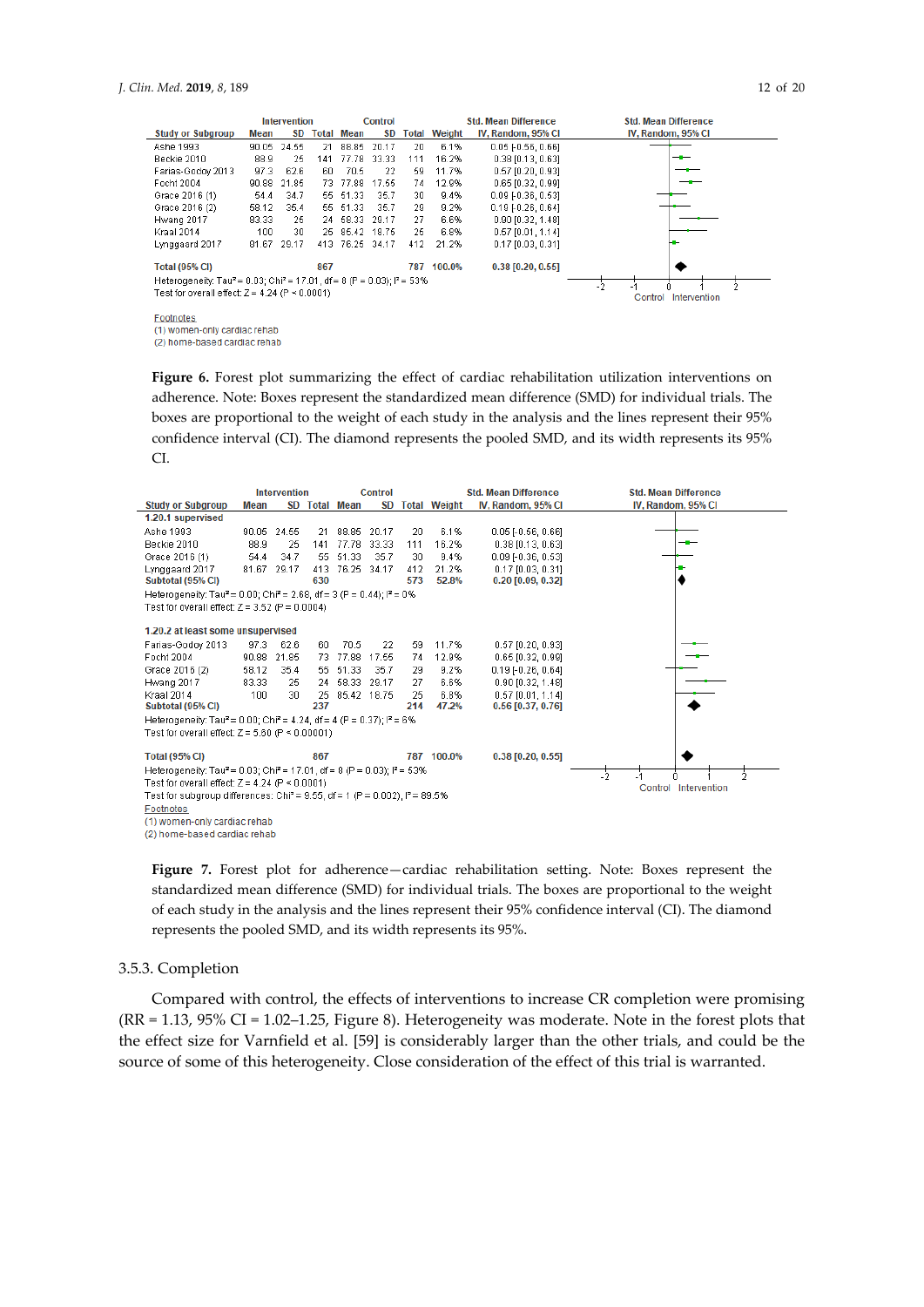|                                                                                                 | <b>Intervention</b> |       | <b>Control</b> |              |            | <b>Risk Ratio</b>          | <b>Risk Ratio</b>       |
|-------------------------------------------------------------------------------------------------|---------------------|-------|----------------|--------------|------------|----------------------------|-------------------------|
| <b>Study or Subgroup</b>                                                                        | <b>Events</b>       | Total | <b>Events</b>  | <b>Total</b> |            | Weight M-H, Random, 95% CI | M-H. Random, 95% CI     |
| Ashe 1993                                                                                       | 17                  | 21    | 16             | 20           | 9.3%       | 1.01 [0.75, 1.37]          |                         |
| Focht 2004                                                                                      | 65                  | 68    | 68             | 74           | 31.2%      | 1.04 [0.96, 1.13]          |                         |
| Grace 2016 (1)                                                                                  | 21                  | 55    | 11             | 30           | 3.1%       | 1.04 [0.58, 1.86]          |                         |
| Grace 2016 (2)                                                                                  | 20                  | 55    | 10             | 29           | 2.8%       | 1.05 [0.57, 1.94]          |                         |
| Lynggaard 2017                                                                                  | 341                 | 413   | 312            | 412          | 33.3%      | 1.09 [1.02, 1.17]          |                         |
| Oldridge 1983                                                                                   | 34                  | 63    | 24             | 57           | 6.4%       | 1.28 [0.88, 1.87]          |                         |
| Pack 2013                                                                                       | 27                  | 74    | 22             | 74           | 4.6%       | 1.23 [0.77, 1.95]          |                         |
| Varnfield 2014                                                                                  | 48                  | 60    | 28             | 60           | 9.4%       | 1.71 [1.27, 2.31]          |                         |
| <b>Total (95% CI)</b>                                                                           |                     | 809   |                |              | 756 100.0% | 1.13 [1.02, 1.25]          |                         |
| Total events                                                                                    | 573                 |       | 491            |              |            |                            |                         |
| Heterogeneity: Tau <sup>2</sup> = 0.01; Chi <sup>2</sup> = 13.30, df = 7 (P = 0.07); $P = 47\%$ |                     |       |                |              |            |                            | 5<br>0.2<br>0.5         |
| Test for overall effect: $Z = 2.25$ (P = 0.02)                                                  |                     |       |                |              |            |                            | Intervention<br>Control |

Footnotes (1) women-only cardiac rehab

(2) home-based cardiac rehab

**Figure 8.** The effect of cardiac rehabilitation utilization interventions on program completion. Note: Boxes represent the risk ratio (RR) for individual trials. The boxes are proportional to the weight of each study in the analysis and the lines represent their 95% confidence interval (CI). The diamond represents the pooled RR, and its width represents its 95% CI.

Subgroup analysis through meta-analysis (Figure 9) revealed the following factor was related to greater completion: Number of sites. Single-site trials more often resulted in greater completion than multi-site ones, suggesting there may be an issue of generalizability of the interventions tested. For the other subgroup analyses which could be performed (i.e., intervention intensity, intervention deliverer, delivery format, theory-based intervention, intervention target, cardiac indication, region, the setting of CR, intervention timing, and CR program duration), none were significant.

![](_page_12_Figure_7.jpeg)

**Figure 9.** Forest plot for completion—number of sites. Note: Boxes represent the risk ratio (RR) for individual trials. The boxes are proportional to the weight of each study in the analysis and the lines represent their 95% confidence interval (CI). The diamond represents the pooled RR, and its width represents its 95% CI.

#### 3.5.4. Secondary Outcomes

In both trials reporting on costs, the approach to increase utilization was to deliver CR outside of a hospital setting. In one of the two trials that examined cost [53], it was suggested that home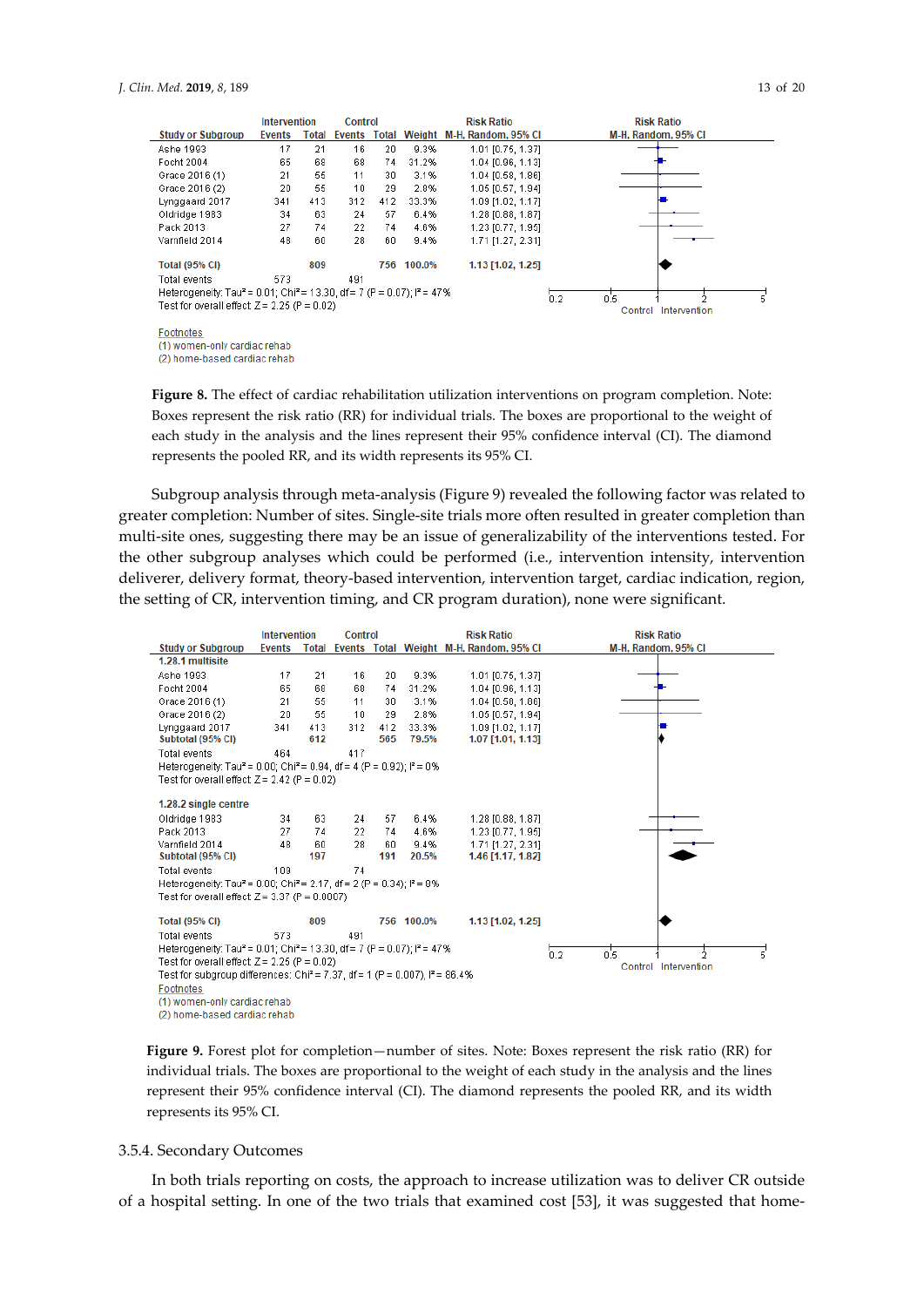based CR may be more cost-effective than traditional supervised CR from a societal perspective. (However, the Cochrane review in this area suggests equivalent costs of home versus supervised CR [63]). In the other study [48], average costs to deliver CR in the hospital versus shared between primary care and community were comparable, as were productivity losses in participants in either model. There was suggestion that the shared care model could be cost-effective.

In terms of equity, interventions designed to improve utilization among women [35,43,51] and older patients [37,45,49] were tested, but could not be pooled quantitatively. With regard to the former, results suggest offering alternative models, including women-only programs alone, may not be effective in increasing utilization [51], but tailoring existing models to meet women's unique needs using a motivational orientation may be [64]. For older participants, peer navigation or postdischarge visits may improve enrolment, and group sessions promoting self-regulation skills may increase completion. No studies compared intervention effects by sub-population.

## *3.6. Publication Bias*

Funnel plots could not be generated for adherence and completion as there were too few studies. The funnel plot for enrolment is shown in Figure 10. The funnel plot showed a degree of asymmetry, but this was not supported by statistical analysis (Egger's test,  $p = 0.24$ ).

![](_page_13_Figure_6.jpeg)

**Figure 10.** Funnel plot for enrolment. RR - risk ratio; SE - standard error of the estimate.

#### *3.7. Overall Quality of Evidence*

Based on the GRADE method [30], the quality of the evidence was low to moderate for all outcomes (Table 1). The evidence for all outcomes was downgraded due to heterogeneity across studies and indirectness (mostly male samples).

# **4. Discussion**

In this first quantitative pooling of randomized trials of interventions to increase CR utilization, it is established that such approaches are indeed successful, resulting in greater enrolment, adherence, and completion than is observed with usual care. There was significant heterogeneity, suggesting some strategies are more effective than others. Enrolment interventions were most successful if delivered by nurses or other allied healthcare professionals (e.g., physiotherapists), faceto-face, whereas for adherence, patients adhered to a greater degree to unsupervised programs. As outlined above, however, adherence ascertainment in supervised and unsupervised settings may not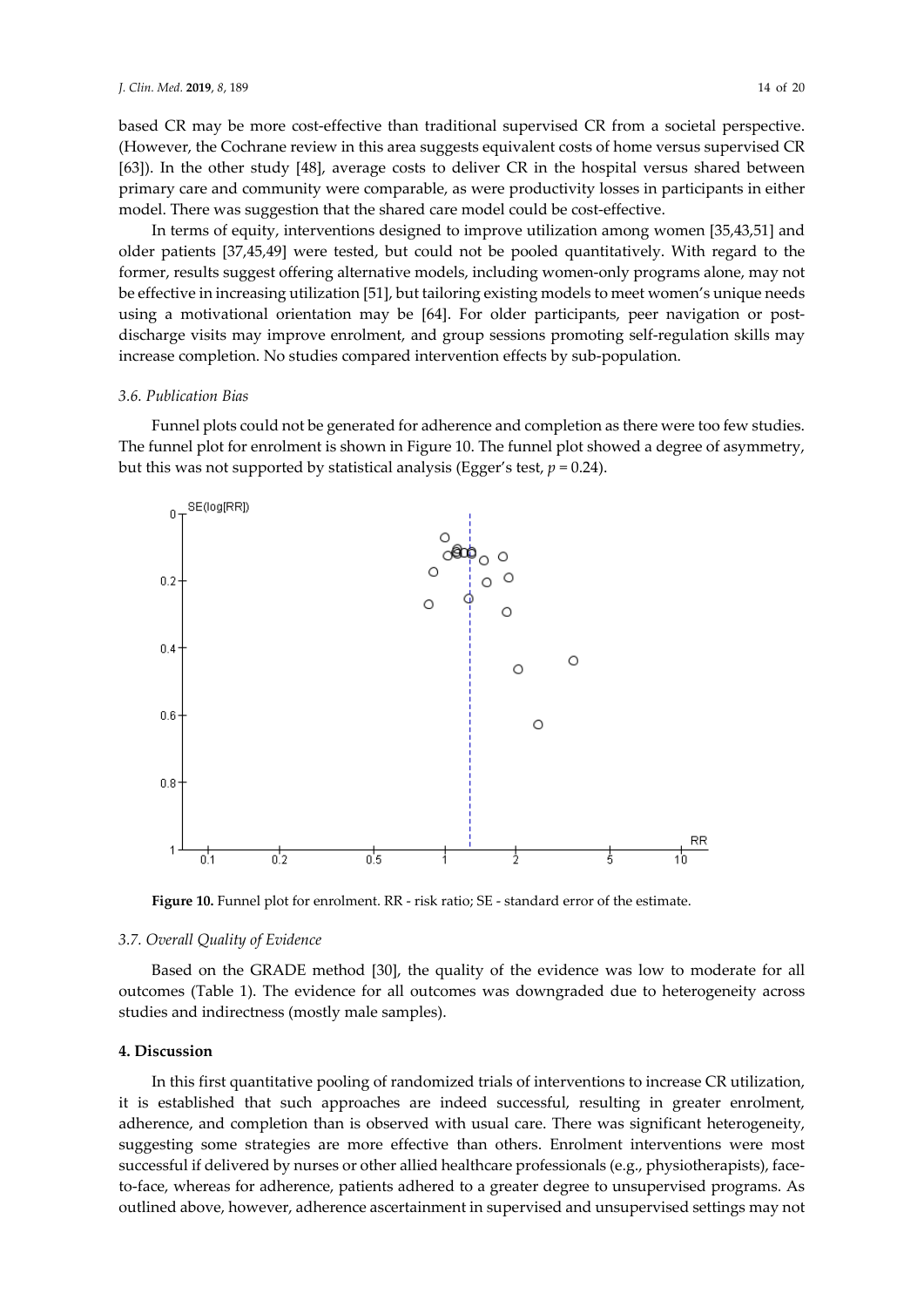be comparable, therefore these latter findings should be interpreted with caution. Investigating differences in functional capacity in future research may overcome this incomparability. However, CR is shown to be of equivalent efficacy regardless of setting [65], thus if offering CR remotely improved utilization, better outcomes could be achieved. Many programs offer alternative models, but a low proportion of patients are treated in these settings [66]. CR programs must be supported to augment their delivery of alternative models through staffing and reimbursement

Harms or adverse effects of interventions to increase CR utilization were not considered. An observational study has suggested that offering too much reassurance and optimism to patients about their recovery during CR discussions at the bedside may be associated with less enrolment [67]. While none of the interventions tested in the included studies were associated with significantly lower utilization, clearly the content of structured communications during interventions should be considered, standardized, and tested.

Healthcare providers need to be aware of the importance of their CR recommendations and provide tangible, simple, and effective strategies to make such recommendations. Indeed, an online course to educate inpatient cardiac care providers on how to discuss CR with patients at the bedside has been developed to promote the implementation of the findings of this review; it is currently being evaluated. Tools and resources from included trials have been collated at [68] http://sgrace.info.yorku.ca/; the Centers for Disease Control Million Hearts Initiative have also collated practical tools [69].

Pooling of these diverse interventions is not informative for practice if there is no commonality, understood mechanism, or specific protocol/materials. As there is a good rationale for increasing utilization of CR [7,70], further high-quality research is needed to understand how the interventions work and to ensure they are replicable. The evaluation of single strategies will make it easier to identify the 'active ingredients' of interventions. Moreover, there have been other interventions tested in non-randomized studies which warrant testing in RCTs, including systematic referral for augmenting enrolment [51,70], among other quality improvement approaches [41].

No trial considered the cost of delivering a utilization intervention specifically. Given the nature of some of the interventions (e.g., healthcare providers making post-discharge home visits), these costs could be considerable and should be quantified in future trials. These costs would substantially impact implementation in the real world. Some tested interventions, however, could be particularly low-cost (e.g., the motivational letter by Wyer 2001 et al. [44]), and hence could be scaled-up across the cardiac population. The costs of intervention delivery should be weighed in relation to the costsavings associated with CR participation.

Despite the fact that some included studies considered women and older patients specifically, the majority of participants in the studies included in this review were middle-aged, male, acute coronary syndrome (+/- revascularization) patients. More studies in this review update included HF patients. This is encouraging considering HF is now a recognized indication for CR [24], yet such patients may avoid exercise due to fear of placing excessive strain on the heart or functional limitations. The identification of effective techniques to increase CR utilization in people with HF may, therefore, be particularly valuable.

Intervention effectiveness in under-represented groups such as ethnic minorities, those of low socioeconomic status, and people with comorbidities needs to be tested. Studies did not report intervention effect by these characteristics, and given recommendations for sex and gender-based analyses in particular [71], this should be reported in all future trials. Further trials of gender-tailored CR are needed so that there is sufficient power to test whether they increase utilization or not. Other strategies to increase use in women have been recently reviewed and should perhaps be the subject of an RCT [72]. Despite the many strengths of this review, including the application of GRADE and the fact that this is the first time evidence has been pooled quantitatively, it suffers from some limitations as well. As outlined above, no trials in this area can be double-blinded, and there was a risk of bias in many trials. The evidence may not be applicable to the average cardiac patient. Heterogeneity was also an issue.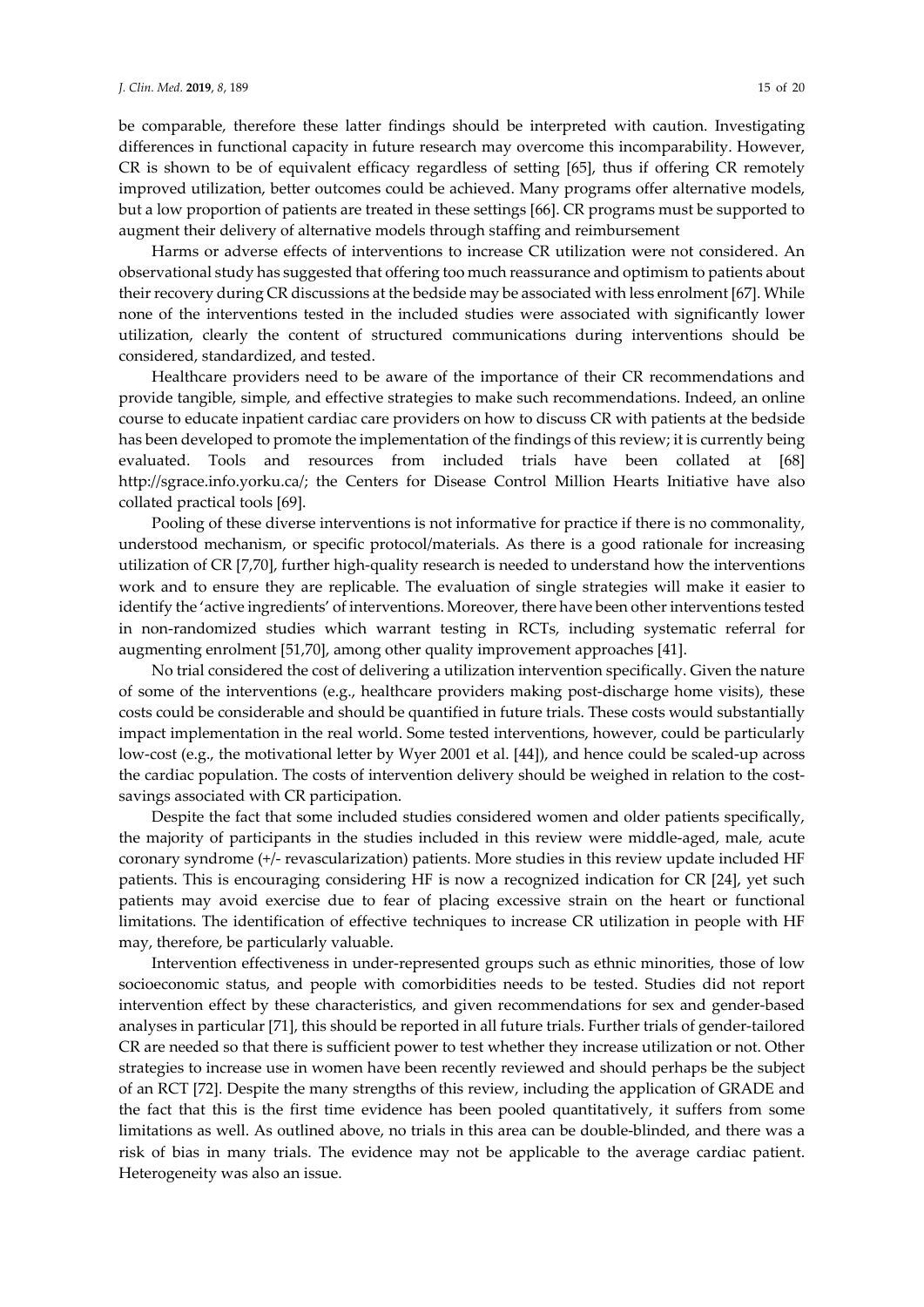In conclusion, this review shows that a number of different interventions can increase the enrolment in, adherence to, and completion of CR. Interventions to enhance CR enrolment are most effective if delivered face-to-face by healthcare providers. The resource implications of such interventions need careful consideration. Offering unsupervised CR sessions may promote greater adherence. More research is needed to understand specifically how to increase completion and to establish specific, implementable intervention materials and protocols.

**Supplementary Materials:** The following are available online at www.mdpi.com/xxx/s1, Supplemental Table S1: Excluded studies from previous review, Supplemental Table S2: Summary of characteristics of included trials.

**Author Contributions:** Conceptualization, R.T., S.G. and P.D.; methodology, S.G., C.P. and R.T.; formal analysis, G.C., R.T. and C.P.; investigation, C.P., G.C., and P.D.; data curation, G.C. and C.P.; writing-original draft preparation, C.P.; writing-review and editing, S.G.; supervision, S.G.; project administration, S.G and R.T.

**Acknowledgments:** We would like to thank Mark Berendsen for undertaking the search update and Roland Buchter for translation assistance. We would also like to thank Andrew Beswick, Nicole Martin, Shah Ebrahim, Kunal Kamali, Karen Rees, Tiffany Moxham, Ingolf Griebsch, Madeline Burke, Robert R. West, J Victory, Juliet Brown and Frances Wise, authors of previous versions of this Cochrane review. This article is based on a Cochrane Review published in the Cochrane Database of Systematic Reviews (CDSR) 2019, Issue 2, DOI: 10.1002/14651858.CD007131.pub4 (see

https://www.cochranelibrary.com/cdsr/doi/10.1002/14651858.CD007131.pub4/full for information). Cochrane Reviews are regularly updated as new evidence emerges and in response to feedback, and the CDSR should be consulted for the most recent version of the review

**Conflicts of Interest:** CSAP: none known. G.C.: none known. P.D.: none known. R.T.: currently a co-author of several other Cochrane Reviews on cardiac rehabilitation. He is Chief Investigator in receipt of ongoing National Institute of Health Research Programme Grants for Applied Research (RP-PG-1210-12004): Rehabilitation Enablement in Chronic Heart Failure (REACH-HF). He was involved in some of the included trials but, was not involved in the RoB or GRADE assessment related to these studies. S.G.: Was principal investigator of an included trial, but did not do the RoB or GRADE assessment relating to the trial.

## **References**

- 1. Roth, G.A.; Johnson, C.; Abajobir, A.; Abd-Allah, F.; Abera, S.F.; Abyu, G.; Ahmed, M.; Aksut, B.; Alam, T.; Alam, K.; et al. Global, Regional, and National Burden of Cardiovascular Diseases for 10 Causes, 1990 to 2015. *J. Am. Coll. Cardiol.* **2017**, *70*, 1–25.
- 2. Benjamin, E.J.; Virani, S.S.; Callaway, C.W.; Chamberlain, A.M.; Chang, A.R.; Cheng, S.; Chiuve, S.E.; Cushman, M.; Delling, F.N.; Deo, R.; et al. Heart Disease and Stroke Statistics—2018 Update: A Report From the American Heart Association. *Circulation* **2018**, *137*, e67–e492.
- 3. Santos-Gallego, C.G.; Picatoste, B.; Badimón, J.J. Pathophysiology of Acute Coronary Syndrome. *Curr. Atheroscler. Rep.* **2014**, *16*, 401.
- 4. Grace, S.L.; Turk-Adawi, K.I.; Contractor, A.; Atrey, A.; Campbell, N.; Derman, W.; Ghisi, G.L.M.; Oldridge, N.; Sarkar, B.K.; Yeo, T.J.; et al. Cardiac rehabilitation delivery model for low-resource settings. *Heart* **2016**, *102*, 1449–1455.
- 5. Grace, S.L.; Turk-Adawi, K.I.; Contractor, A.; Atrey, A.; Campbell, N.R.C.; Derman, W.; Ghisi, G.L.M.; Sarkar, B.K.; Yeo, T.J.T.J.; Lopez-Jimenez, F.; et al. Cardiac Rehabilitation Delivery Model for Low-Resource Settings: An International Council of Cardiovascular Prevention and Rehabilitation consensus statement. *Prog. Cardiovasc. Dis.* **2016**, *59*, 1–20.
- 6. Santiago de Araujo Pio, C.; Marzolini, S.; Pakosh, M.; Grace, S.L. Dose of Cardiac Rehabilitation Across the Globe. In Proceedings of the Toronto General Research Institute Research Day, Toronto, ON, Canada, 6 October 2016.
- 7. Anderson, L.; Oldridge, N.; Thompson, D.R.; Zwisler, A.-D.; Rees, K.; Martin, N.; Taylor, R.S. Exercise-Based Cardiac Rehabilitation for Coronary Heart Disease. *J. Am. Coll. Cardiol.* **2016**, *67*, 1–12.
- 8. Yancy, C.W.; Jessup, M.; Bozkurt, B.; Butler, J.; Casey, D.E.; Drazner, M.H.; Fonarow, G.C.; Geraci, S.A.; Horwich, T.; Januzzi, J.L.; et al. 2013 ACCF/AHA guideline for the management of heart failure: A report of the American college of cardiology foundation/american heart association task force on practice guidelines. *J. Am. Coll. Cardiol.* **2013**, *62*, e147–e239.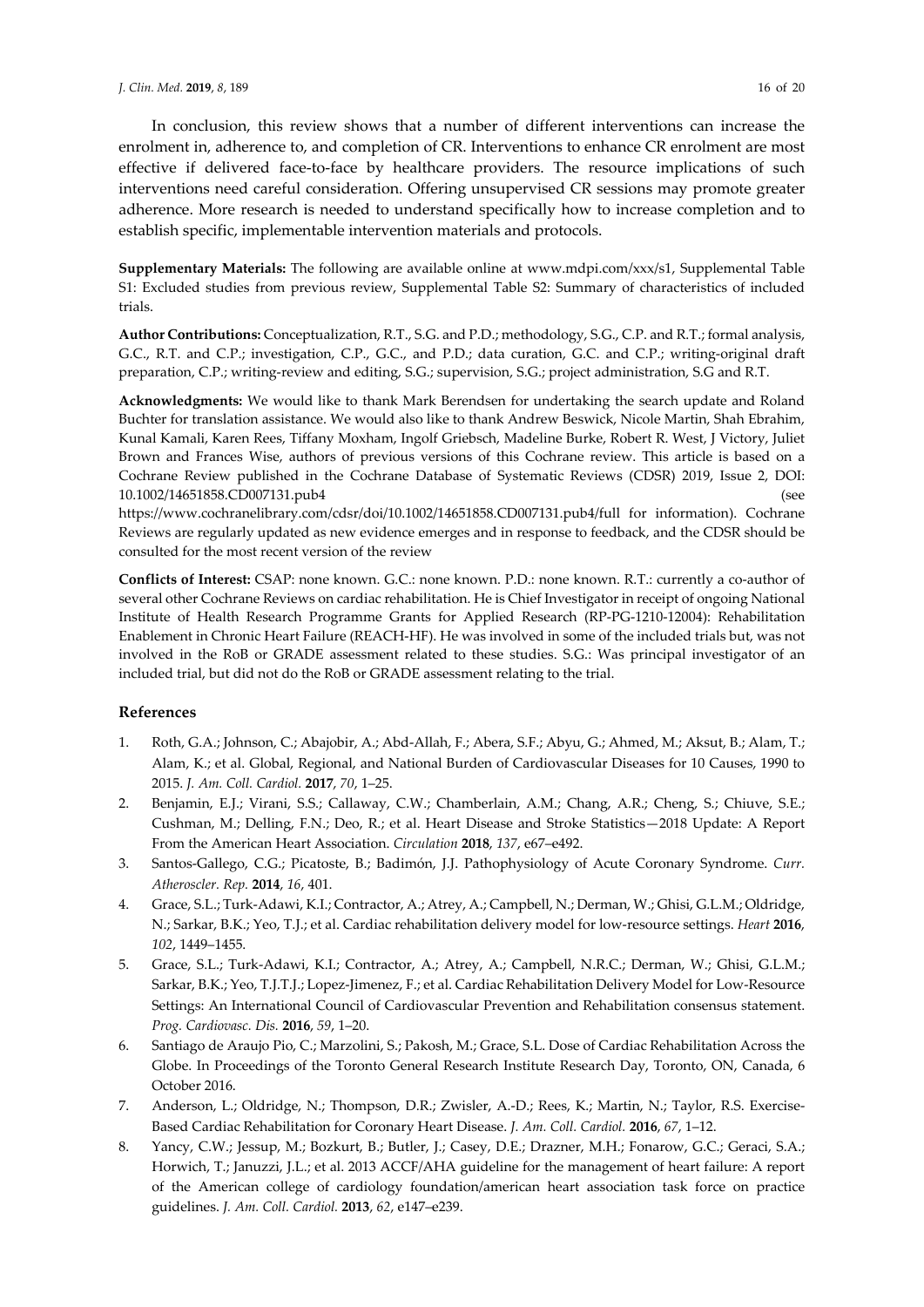- 
- 9. Fihn, S.D.; Gardin, J.M.; Abrams, J.; Berra, K.; Blankenship, J.C.; Dallas, A.P.; Douglas, P.S.; Foody, J.M.; Gerber, T.C.; Hinderliter, A.L.; et al. 2012 ACCF/AHA/ACP/AATS/PCNA/SCAI/STS guideline for the diagnosis and management of patients with stable ischemic heart disease: Executive summary. *J. Am. Coll. Cardiol.* **2012**, *60*, 2564–2603.
- 10. Smith, S.C.; Benjamin, E.J.; Bonow, R.O.; Braun, L.T.; Creager, M.A.; Franklin, B.A.; Gibbons, R.J.; Grundy, S.M.; Hiratzka, L.F.; Jones, D.W.; et al. AHA/ACCF secondary prevention and risk reduction therapy for patients with coronary and other atherosclerotic vascular disease: 2011 update: A guideline from the American Heart Association and American College of Cardiology Foundation. *Circulation* **2011**, *124*, 2458– 2473.
- 11. Mosca, L.; Benjamin, E.J.; Berra, K.; Bezanson, J.L.; Dolor, R.J.; Lloyd-Jones, D.M.; Newby, L.K.; Piña, I.L.; Roger, V.L.; Shaw, L.J.; et al. Effectiveness-based guidelines for the prevention of cardiovascular disease in women—2011 update: A guideline from the american heart association. *Circulation* **2011**, *123*, 1243–1262.
- 12. Levine, G.N.; Bates, E.R.; Blankenship, J.C.; Bailey, S.R.; Bittl, J.A.; Cercek, B.; Chambers, C.E.; Ellis, S.G.; Guyton, R.A.; Hollenberg, S.M.; et al. 2015 ACC/AHA/SCAI Focused Update on Primary Percutaneous Coronary Intervention for Patients With ST-Elevation Myocardial Infarction: An Update of the 2011 ACCF/AHA/SCAI Guideline for Percutaneous Coronary Intervention and the 2013 ACCF/AHA Guideline for the management of ST-elevation myocardial infarction: A report of the American College of Cardiology/American Heart Association Task Force on Clinical Practice Guidelines and the Society for Cardiovascular Angiography and Interventions. *Circulation* **2016**, *133*, 1135–1147.
- 13. Amsterdam, E.A.; Wenger, N.K.; Brindis, R.G.; Casey, D.E.; Ganiats, T.G.; Holmes, D.R.; Jaffe, A.S.; Jneid, H.; Kelly, R.F.; Kontos, M.C.; et al. 2014 AHA/ACC Guideline for the Management of Patients With Non-ST-Elevation Acute Coronary Syndromes. *J. Am. Coll. Cardiol.* **2014**, *64*, e139–e228.
- 14. Santiago de Araújo Pio, C.; Marzolini, S.; Pakosh, M.; Grace, S.L. Effect of Cardiac Rehabilitation Dose on Mortality and Morbidity: A Systematic Review and Meta-regression Analysis. *Mayo Clin. Proc.* **2017**, *92*, 1644–1659.
- 15. British Heart Foundation National Audit of Cardiac Rehabilitation (NACR). *Annual Statistical Report 2017*; NACR: York, UK, 2017.
- 16. Kotseva, K.; Wood, D.; De Backer, G.; De Bacquer, D. Use and effects of cardiac rehabilitation in patients with coronary heart disease: Results from the EUROASPIRE III survey. *Eur. J. Prev. Cardiol.* **2013**, *20*, 817– 826.
- 17. Beatty, A.L.; Truong, M.; Schopfer, D.W.; Shen, H.; Bachmann, J.M.; Whooley, M.A. Geographic Variation in Cardiac Rehabilitation Participation in Medicare and Veterans Affairs Populations: An Opportunity for Improvement? *Circulation* **2018**, *137*, 1899–1908.
- 18. Turk-Adawi, K.I.; Grace, S.L. Narrative Review Comparing the Benefits of and Participation in Cardiac Rehabilitation in High-, Middle- and Low-Income Countries. *Hear. Lung Circ.* **2015**, *24*, 510–520.
- 19. Clark, A.M.; King-Shier, K.M.; Duncan, A.; Spaling, M.; Stone, J.A.; Jaglal, S.; Angus, J. Factors influencing referral to cardiac rehabilitation and secondary prevention programs: A systematic review. *Eur. J. Prev. Cardiol.* **2013**, *20*, 692–700.
- 20. Oosenbrug, E.; Marinho, R.P.; Zhang, J.; Marzolini, S.; Colella, T.J.F.; Pakosh, M.; Grace, S.L. Sex differences in cardiac rehabilitation adherence: A meta-analysis. *Can. J. Cardiol.* **2016**, *32*, 1316–1324.
- 21. Clark, A.M.; King-Shier, K.M.; Thompson, D.R.; Spaling, M.A.; Duncan, A.S.; Stone, J.A.; Jaglal, S.B.; Angus, J.E. A qualitative systematic review of influences on attendance at cardiac rehabilitation programs after referral. *Am. Heart J.* **2012**, *164*, 835–845.e2.
- 22. Karmali, K.N.; Davies, P.; Taylor, F.; Beswick, A.; Martin, N.; Ebrahim, S. Promoting patient uptake and adherence in cardiac rehabilitation. *Cochrane Database Syst. Rev.* **2014**, *6*, CD007131.
- 23. Schünemann, H.; Brożek, J.; Guyatt, G.; Oxman, A. *GRADE Handbook*; GRADE Working Group: Melbourne, Australia, 2013.
- 24. Taylor, R.S.; Sagar, V.A.; Davies, E.J.; Briscoe, S.; Coats, A.J.; Dalal, H.; Lough, F.; Rees, K.; Singh, S. Exercisebased rehabilitation for heart failure. *Cochrane Database Syst. Rev.* **2014**, *4*, CD003331.
- 25. Whalley, B.; Rees, K.; Davies, P.; Bennett, P.; Ebrahim, S.; Liu, Z.; West, R.; Moxham, T.; Thompson, D.R.; Taylor, R.S. Psychological interventions for coronary heart disease. *Cochrane Database Syst. Rev.* **2011**, *8*, CD002902.
- 26. Matata, B.M.; Williamson, S.A. A Review of Interventions to Improve Enrolment and Adherence to Cardiac Rehabilitation Among Patients Aged 65 Years or Above. *Curr. Cardiol. Rev.* **2017**, *13*, 252–262.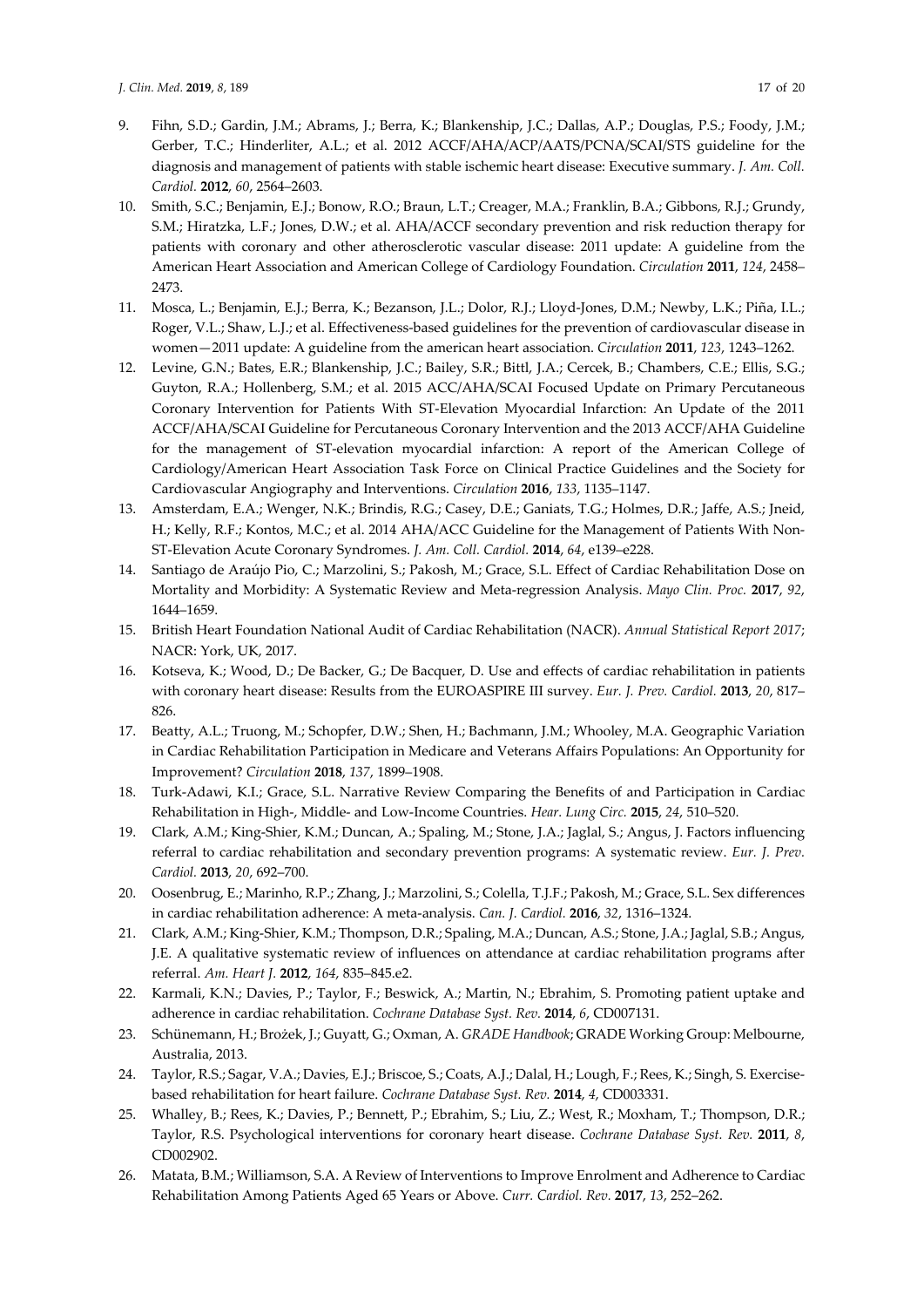- 27. Grace, S.L.; Poirier, P.; Norris, C.M.; Oakes, G.H.; Somanader, D.S.; Suskin, N. Pan-Canadian development of cardiac rehabilitation and secondary prevention quality indicators. *Can. J. Cardiol.* **2014**, *30*, 945–948.
- 28. Higgins, J.; Green, S. *Cochrane Handbook for Systematic Reviews of Interventions*; Version 5.1.0.; The Cochrane Collaboration: London, UK, 2011.
- 29. Egger, M.; Davey Smith, G.; Schneider, M.; Minder, C. Bias in meta-analysis detected by a simple, graphical test. *BMJ* **1997**, *315*, 629–634.
- 30. *GRADEpro Guideline Development Tool*; McMaster University: Hamilton, ON, Canada, 2015.
- 31. The Cochrane Collaboration. *Review Manager (RevMan)*; Version 5.3.; The Nordic Cochrane Centre: Copenhagen, Denmark, 2014.
- 32. StataCorp. *Stata Statistical Software: Release 15*; StataCorp LLC: College Station, TX, USA, 2017.
- 33. Morton, S.C.; Adams, J.L.; Suttorp, M.J.; Shekelle, P.J. *Meta-regression Approaches: What, Why, When, and How?*; Technical Review 8; Agency for Healthcare Research and Quality: Rockville, MD, USA, 2004;.
- 34. Ashe, E.D. The Effects of a Relapse Prevention Program on Adherence to a Phase II Cardiac Exercise Program. Ph.D. Thesis, Florida State University, Tallahassee, FL, USA, 1995.
- 35. Beckie, T.M.; Beckstead, J.W. Predicting cardiac rehabilitation attendance in a gender-tailored randomized clinical trial. *J. Cardiopulm. Rehabil. Prev.* **2010**, *30*, 147–156.
- 36. Cossette, S.; Frasure-Smith, N.; Dupuis, J.; Juneau, M.; Guertin, M.-C.C.; Cossette, S. Randomized Controlled Trial of Tailored Nursing Interventions to Improve Cardiac Rehabilitation Enrollment. *Nurs. Res.* **2012**, *61*, 111–120.
- 37. Dolansky, M.A.; Zullo, M.D.; Boxer, R.S.; Moore, S.M. Initial Efficacy of a Cardiac Rehabilitation Transition Program: Cardiac TRUST. *J. Gerontol. Nurs.* **2011**, *37*, 36–44.
- 38. Jolly, K.; Bradley, F.; Sharp, S.; Smith, H.; Mant, D. Follow-up care in general practice of patients with myocardial infarction or angina pectoris: Initial results of the SHIP trial. *Fam. Pract.* **1998**, *15*, 548–555.
- 39. McPaul, J. Home Visit Versus Telephone Follow Up in Phase II Cardiac Rehabilitation Following Myocardial Infarction. Master's Thesis, University of Chester, Chester, UK, 2007.
- 40. Oldridge, N.B.; Jones, N. Improving patient compliance in cardiac exercise rehabilitation: Effects of written agreement and self monitoring. *J. Card. Rehabil.* **1983**, *3*, 257–262.
- 41. Pack, Q.R.; Mansour, M.; Barboza, J.S.; Hibner, B.A.; Mahan, M.G.; Ehrman, J.K.; Vanzant, M.A.; Schairer, J.R.; Keteyian, S.J. An early appointment to outpatient cardiac rehabilitation at hospital discharge improves attendance at orientation: A randomized, single-blind, controlled trial. *Circulation* **2013**, *127*, 349–55.
- 42. Parry, M.; Watt-Watson, J.; Hodnett, E.; Tranmer, J.; Dennis, C.L.; Brooks, D. Cardiac Home Education and Support Trial (CHEST): A pilot study. *Can. J. Cardiol.* **2009**, *25*, e393–e398.
- 43. Price, J. A Pilot Trial of a Coaching Intervention Designed to Increase Women's Attendance at Cardiac Rehabilitation Intake. Ph.D. Thesis, University of Toronto, Toronto, ON, Canada, 2012.
- 44. Wyer, S.J.; Earll, L.; Joseph, S.; Harrison, J.; Giles, M.; Johnston, M. Increasing attendance at a cardiac rehabilitation programme: An intervention study using the Theory of Planned Behaviour. *Coron. Heal. Care* **2001**, *5*, 154–159.
- 45. Carroll, D.L.; Rankin, S.H.; Cooper, B.A. The Effects of a Collaborative Peer Advisor/Advanced Practice Nurse Intervention. *J. Cardiovasc. Nurs.* **2007**, *22*, 313–319.
- 46. Santiago de Araujo Pio, C.; Chaves, G.S.S.; Davies, P.; Taylor, R.S.; Grace, S.L. Interventions to promote patient utilisation of cardiac rehabilitation. *Cochrane Database Syst. Rev.* **2019**, *CD007131*, 1–145.
- 47. Ali-Faisal, S.F.; Scott, L.B.; Johnston, L.; Grace, S.L. Cardiac rehabilitation referral and enrolment across an academic health sciences centre with eReferral and peer navigation: A randomised controlled pilot trial. *BMJ Open* **2016**, *6*, e010214.
- 48. Bertelsen, J.B.; Refsgaard, J.; Kanstrup, H.; Johnsen, S.P.; Qvist, I.; Christensen, B.; Christensen, K.L. Cardiac rehabilitation after acute coronary syndrome comparing adherence and risk factor modification in a community-based shared care model versus hospital-based care in a randomised controlled trial with 12 months of follow-up. *Eur. J. Cardiovasc. Nurs.* **2017**, *16*, 334–343.
- 49. Focht, B.C.; Brawley, L.R.; Rejeski, W.J.; Ambrosius, W.T. Group-mediated activity counseling and traditional exercise therapy programs: Effects on health-related quality of life among older adults in cardiac rehabilitation. *Ann. Behav. Med.* **2004**, *28*, 52–61.
- 50. Farias-Godoy, A. Design, Implementation and Evaluation of a Reduced Cardiac Rehabilitation Program. Ph.D. Thesis, Simon Fraser University, Burnaby, BC, Canada, 2013.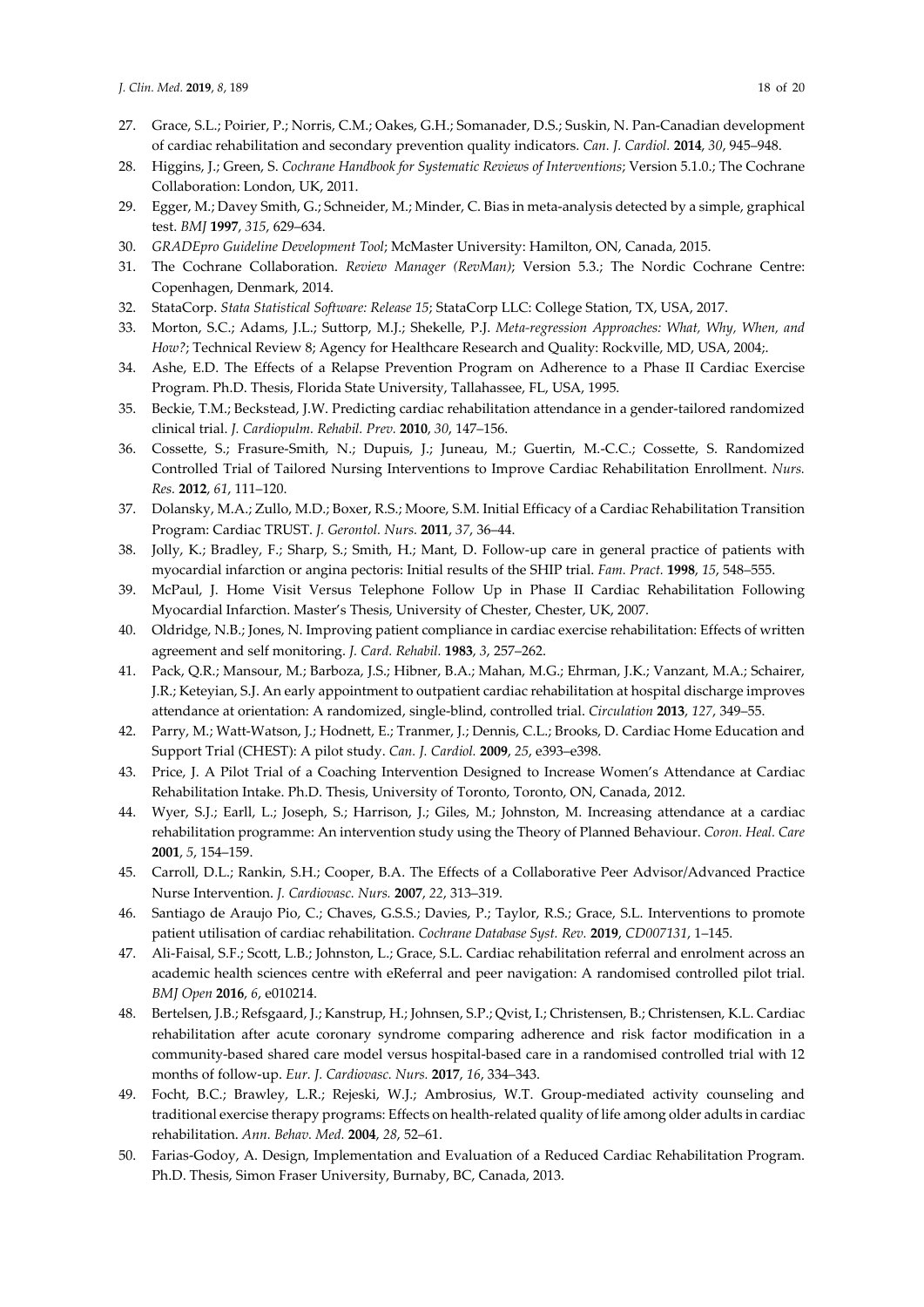- 51. Grace, S.L.; Midence, L.; Oh, P.; Brister, S.; Chessex, C.; Stewart, D.E.; Arthur, H.M. Cardiac Rehabilitation Program Adherence and Functional Capacity among Women: A Randomized Controlled Trial. *Mayo Clin. Proc.* **2016**, *91*, 140–148.
- 52. Hwang, R.; Bruning, J.; Morris, N.R.; Mandrusiak, A.; Russell, T. Home-based telerehabilitation is not inferior to a centre-based program in patients with chronic heart failure: A randomised trial. *J. Physiother.* **2017**, *63*, 101–107.
- 53. Kraal, J.J.; Peek, N.; Van den Akker-Van Marle, M.E.; Kemps, H.M. Effects of home-based training with telemonitoring guidance in low to moderate risk patients entering cardiac rehabilitation: Short-term results of the FIT@Home study. *Eur. J. Prev. Cardiol.* **2014**, *21*, 26–31.
- 54. Lynggaard, V.; Nielsen, C.V.; Zwisler, A.D.; Taylor, R.S.; May, O. The patient education—Learning and Coping Strategies—Improves adherence in cardiac rehabilitation (LC-REHAB): A randomised controlled trial. *Int. J. Cardiol.* **2017**, *236*, 65–70.
- 55. Mosleh, S.M.; Bond, C.M.; Lee, A.J.; Kiger, A.; Campbell, N.C. Effectiveness of theory-based invitations to improve attendance at cardiac rehabilitation: A randomized controlled trial. *Eur. J. Cardiovasc. Nurs.* **2014**, *13*, 201–210.
- 56. Pfaeffli Dale, L.; Whittaker, R.; Jiang, Y.; Stewart, R.; Rolleston, A.; Maddison, R. Text Message and Internet Support for Coronary Heart Disease Self-Management: Results From the Text4Heart Randomized Controlled Trial. *J. Med. Internet Res.* **2015**, *17*, e237.
- 57. Benz-Scott, L.; Gravely, S.; Sexton, T.R.; Brzostek, S.; Brown, D.L. Examining the effect of a patient navigation intervention on outpatient cardiac rehabilitation awareness and enrollment. *J. Cardiopulm. Rehabil. Prev.* **2013**, *33*, 281–91.
- 58. Suskin, N.; Irvine, J.; Arnold, J.M.O.; Turner, R.; Zandri, J.; Prior, P.; Unsworth, K. Improving cardiac rehabilitation (CR) participation in women and men, the CR participation study. *J. Cardiopulm. Rehabil. Prev.* **2007**, *27*, 342.
- 59. Varnfield, M.; Karunanithi, M.; Lee, C.-K.; Honeyman, E.; Arnold, D.; Ding, H.; Smith, C.; Walters, D.L. Smartphone-based home care model improved use of cardiac rehabilitation in postmyocardial infarction patients: Results from a randomised controlled trial. *Heart* **2014**, *100*, 1770–1779.
- 60. McGrady, A.; McGinnis, R.; Badenhop, D.; Bentle, M.; Rajput, M. Effects of depression and anxiety on adherence to cardiac rehabilitation. *J. Cardiopulm. Rehabil. Prev.* **2009**, *29*, 358–364.
- 61. McGrady, A.; Burkes, R.; Badenhop, D.; McGinnis, R. Effects of a brief intervention on retention of patients in a cardiac rehabilitation program. *Appl. Psychophysiol. Biofeedback* **2014**, *39*, 163–170.
- 62. Rejeski, W.J.; Brawley, L.R.; Ambrosius, W.T.; Brubaker, P.H.; Focht, B.C.; Foy, C.G.; Fox, L.D. Older adults with chronic disease: Benefits of group-mediated counseling in the promotion of physically active lifestyles. *Heal. Psychol.* **2003**, *22*, 414–423.
- 63. Buckingham, S.A.; Taylor, R.S.; Jolly, K.; Zawada, A.; Dean, S.G.; Cowie, A.; Norton, R.J.; Dalal, H.M. Home-based versus centre-based cardiac rehabilitation: Abridged Cochrane systematic review and metaanalysis. *Open Hear.* **2016**, *3*, e000463.
- 64. Beckie, T.M.; Beckstead, J.W. The effects of a cardiac rehabilitation program tailored for women on global quality of life: A randomized clinical trial. *J. Womens. Health* **2010**, *19*, 1977–1985.
- 65. Anderson, L.; Sharp, G.A.; Norton, R.J.; Dalal, H.; Dean, S.G.; Jolly, K.; Cowie, A.; Zawada, A.; Taylor, R.S. Home-based versus centre-based cardiac rehabilitation. *Cochrane Database Syst. Rev.* **2017**, *6*, CD007130.
- 66. Lima de Melo Ghisi, G.; Pesah, E.; Turk-Adawi, K.; Supervia, M.; Lopez Jimenez, F.; Grace, S.; Lima de Melo Ghisi, G.; Pesah, E.; Turk-Adawi, K.; Supervia, M.; et al. Cardiac Rehabilitation Models around the Globe. *J. Clin. Med.* **2018**, *7*, 260.
- 67. Pourhabib, S.; Kentner, A.C.; Grace, S.L. The impact of patient-healthcare provider discussions on enrollment in cardiovascular rehabilitation. *J. Rehabil. Med.* **2014**, *46*, 924–931.
- 68. Sherry Grace —York University. Available online: http://www. http://sgrace.info.yorku.ca/ (accessed on 01 February 2019).
- 69. Cardiac rehabilitation change package. Available online: https://millionhearts.hhs.gov/toolsprotocols/action-guides/cardiac-change-package/index.html (accessed on 15 December 2018).
- 70. Pirruccello, J.P.; Traynor, K.C.; Natarajan, P.; Brown, C.; Hidrue, M.K.; Rosenfield, K.A.; Kathiresan, S.; Wasfy, J.H. An electronic cardiac rehabilitation referral system increases cardiac rehabilitation referrals. *Coron. Artery Dis.* **2017**, *28*, 342–345.